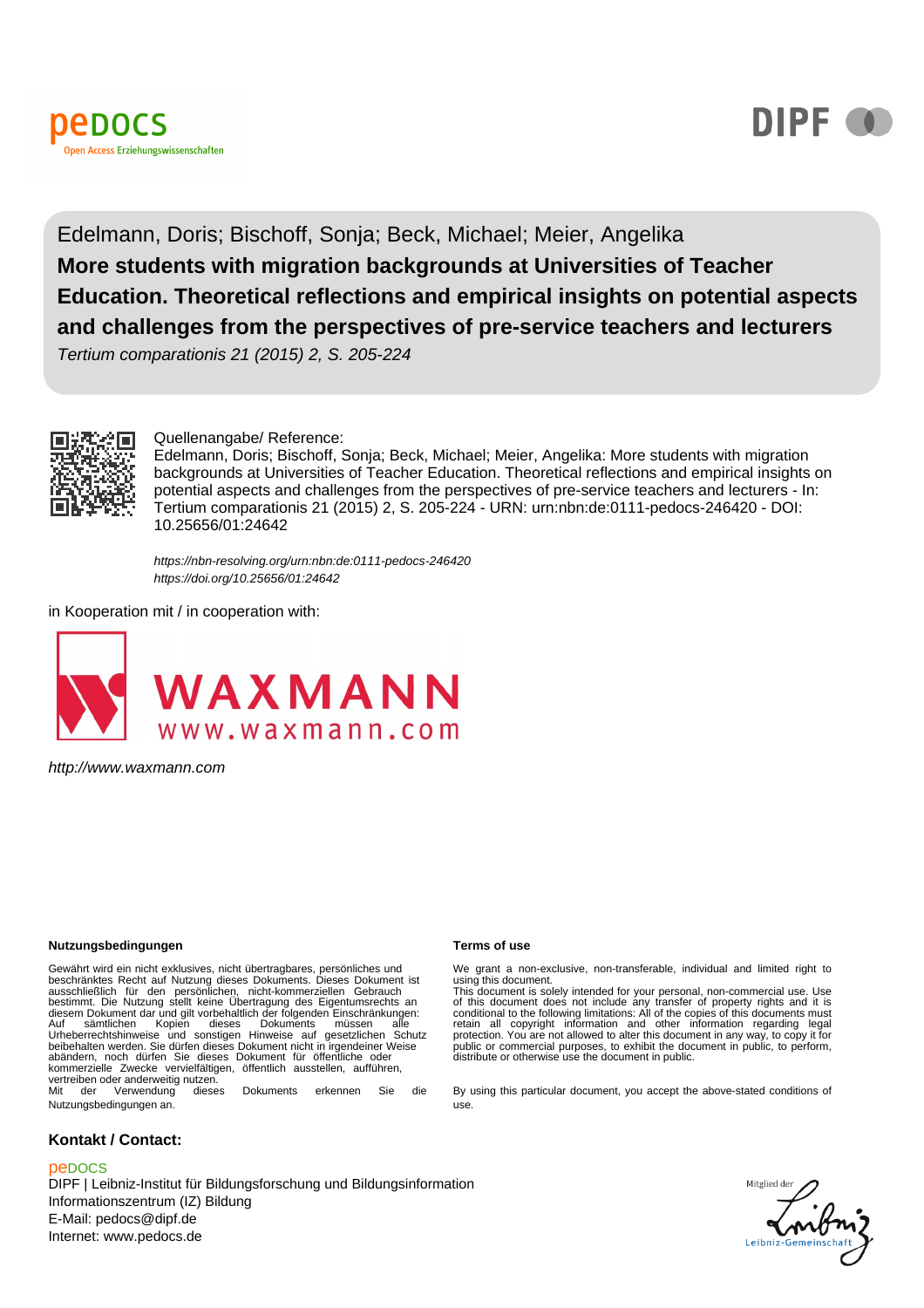

*Tertium Comparationis Journal für International und Interkulturell Vergleichende Erziehungswissenschaft Vol. 21, No. 2, pp. 205–224, 2015 Copyright © 2015 Waxmann Verlag GmbH Printed in Germany. All rights reserved*

# More students with migration backgrounds at Universities of Teacher Education. Theoretical reflections and empirical insights on potential aspects and challenges from the perspectives of pre-service teachers and lecturers

*Doris Edelmann, Sonja Bischoff, Michael Beck and Angelika Meier* 

*University of Teacher Education St.Gallen*

*"Our journey will not be complete until the demographic imperative has been completely ameliorated" and "all students have highly effective, culturally responsive teachers who value diverse cultural heritage and who spark the genius in every child." (Neal, Sleeter & Kumashiro, 2015, p. 14)*

## *Abstract*

Continuous migration processes are shaping the social reality in Switzerland and their education system, thus also the Universities of Teacher Education. However, the growing migration-related diversity in the student-population is not reflected among pre- and in-service teachers, since to date only few successful young adults with migration backgrounds decide to become teachers. While the migration-related diversity of the student-population in schools has been receiving a lot of attention for some time, up to date there are still hardly any meaningful studies about preservice teachers with migration backgrounds in Switzerland. Due to the lack of empirical data so far, it can only be speculated what the potential aspects and challenges could be if the percentage of students with migration backgrounds at Universities of Teacher Education were to increase. In this context the research project  $DIVAL$  (= Diversity of pre-service teachers: focus migration / Diversität angehender Lehrkräfte: Fokus Migration) was conducted at the University of Teacher Education St.Gallen. It consists of two sub-studies: Based on an online survey the migrationrelated diversity of all students was assessed. During focused group discussions, students with and without migration backgrounds as well as lecturers where asked about the relevance they attribute to migration backgrounds during teacher education.

*TC, 2015, 21 (2)* 205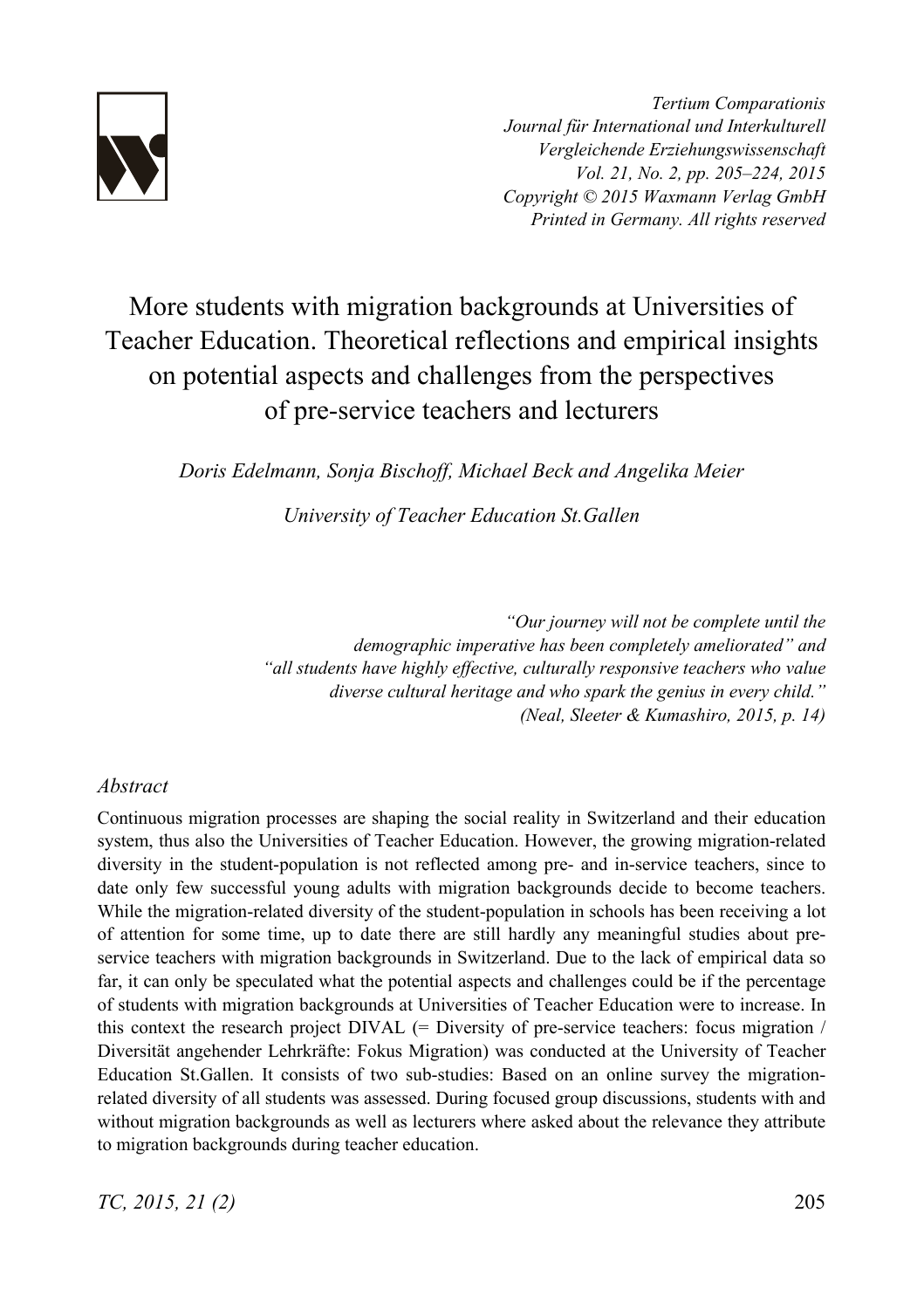# 1. Introduction

At the beginning of the 21st century, the social reality of Switzerland is marked by ongoing migration processes. The resulting diversity impacts the Swiss society and its education system, thus also the Universities of Teacher Education. This leads to the following challenges: Firstly, in Switzerland as well as in many other countries, students with migration backgrounds are often disadvantaged within the school system (e.g. SCCRE, 2014). Secondly, all students, regardless of their backgrounds, need to be prepared to live in a globalized, diverse world. In this context questions arise in public debates and in scientific discourses about how to better prepare preservice teachers to deal effectively with the diversity of their student body. Or to say it in the words of Neal, Sleeter and Kumashiro (2015, p. 14): how can we make sure that in every classroom "all students have highly effective, culturally responsive teachers who value diverse cultural heritage and who spark the genius in every child"

In recent years research on teachers' competencies has demonstrated that their professional knowledge *and* their beliefs, values and norms about cultural diversity impact the quality of their instruction in diverse classrooms. Hence, in order to prepare teachers, it is crucial to "actively encourage teacher candidates to be open to the cultural backgrounds of their students" (Hachfeld, Hahn, Schroeder, Anders & Kunter, 2015, p. 53) because this attitude can lead to more support for students with migration backgrounds. Based on empirical evidence, teachers' professional competence is to be understood as the "interplay between content knowledge, pedagogical content knowledge, generic pedagogical knowledge, and teachers' beliefs, values, motivational orientations and self-regulatory abilities" (ibid., 2015, p. 47).

Against this background, Universities of Teacher Education need to adequately support pre-service teachers in the development of their pedagogical professionalism in dealing with the migration-related diversity of their future students. As a major result of the so-called 'Bologna-Reform', since around 10 years, teacher education in Switzerland has taken place at the tertiary level at one of the sixteen newly organized Universities of Teacher Education that train pre- and in-service teachers from kindergarten to upper secondary school level. Since this restructuring process was implemented, all pre-service teachers have received instruction in dealing with migration-related diversity in their future classrooms. Methods, scopes and contents of the teacher trainings may vary and so far hardly any information is available about what exactly is being taught and done in this regard at different Universities of Teacher Education (Edelmann, 2009; Sieber & Bischoff, 2007).

When it comes to preparing teachers for diverse classrooms, we believe that one part of the quality of teacher training results from the curricula and the teaching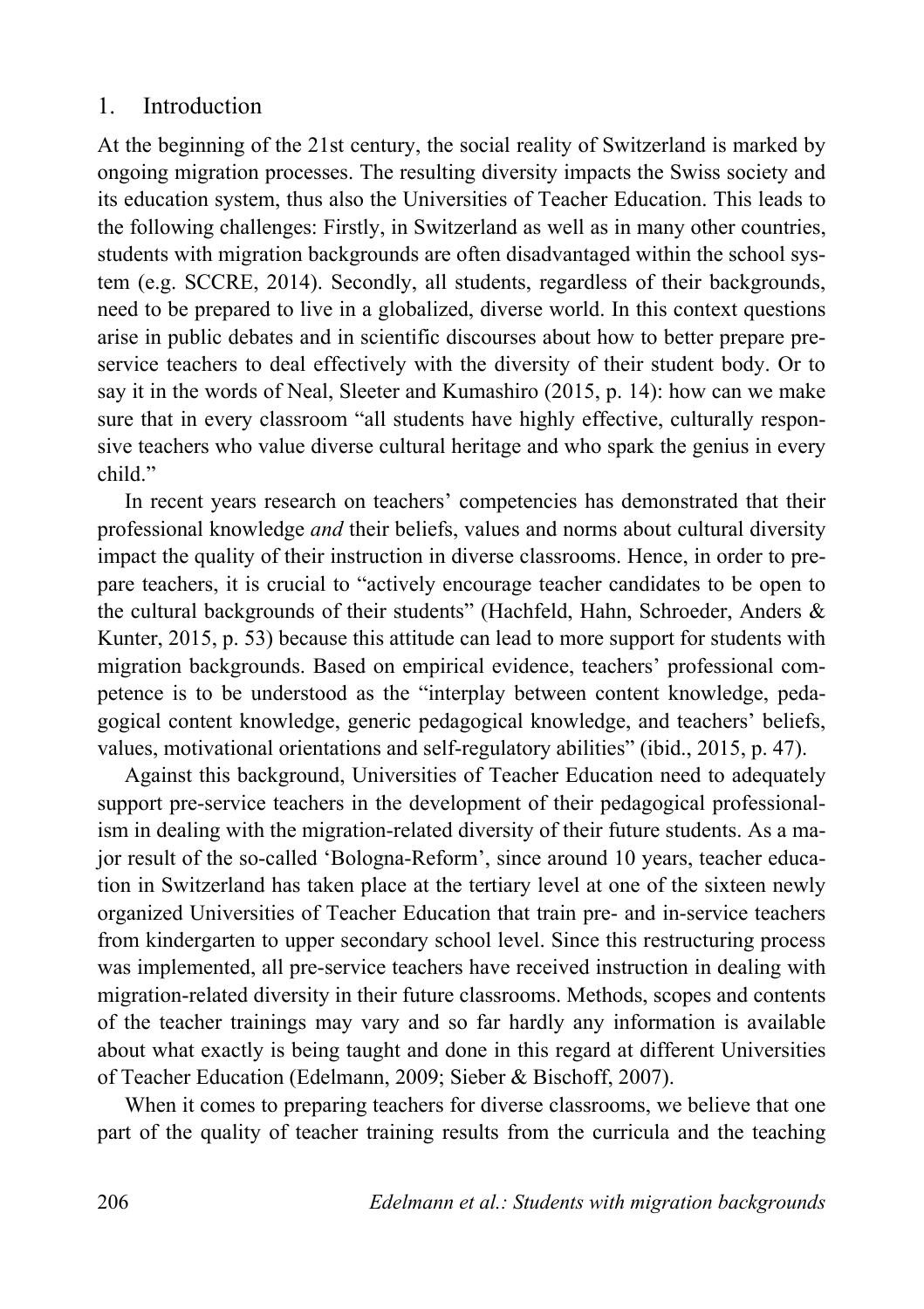methods. Just as important, in our opinion, is the way Teacher Universities themselves deal with diversity issues and latent constructions of normality (Edelmann, 2014). The topic of pre-service teachers with migration backgrounds in particular leads then to questions regarding the significance that is ascribed to the diverse biographical and educational experiences of students, and whether and how these are acknowledged as potential learning opportunities for all members at Universities of Teacher Education. Therefore the goal for every University of Teacher Education should be to become "a place of enlightenment" that enables all members "to critically examine their own cultural stereotypes and to challenge the validity of these within a pluralistic society" (Karakaşoğlu, 2014, p. 22). Within universities, the idea of comprehensive resource-oriented organizational strategies is currently referred to as the concept of diversity management (e.g. Lutz, 2013; Kappus, 2013). This implies that Universities of Teacher Education are obliged to not only deal with education and training concepts in order to approach the migration-related diversity in the classrooms but also examine how they as universities deal with the migration-related diversity of their own students, "enabling everyone to experience that diversity is a fundamental feature of the institution, especially essential to the goal of comprehensive intercultural opening" (Karakaşoğlu, 2014, p. 14).

It is, however, an empirical fact that in Switzerland – as in many other countries – the growing societal diversity is not yet reflected in the pre- and in the inservice teacher force. Therefore, Universities of Teacher Education still have to be considered as 'mono-cultural islands' in a 'transnational education space' (Edelmann, 2013; Howard, 1999). This social fact contradicts, firstly, the objectives of Swiss integration policies which deem the integration of people with migration backgrounds as unfulfilled until all members are represented equally in socially relevant positions and organizations, such as schools and Universities of Teacher Education (EKA, 2005). Consequently, educational policies must focus on increasing the representation of people with migration backgrounds in teaching positions because they are *representatives* of society. In this context, the concept of 'migration mainstreaming' is often referenced that is based on the concept of 'gender mainstreaming' or on the concept of 'diversity management' (ibid.).

Secondly, it is a fact that the 'gap' between the migration-related diversity of the student population and the homogeneity of the teaching force stand in clear contrast to findings of international research – especially U.S. American research – that have illustrated for some time that the migration-related diversity in the teaching force underlies a fundamentally potential, as it can contribute to broadening perspectives in terms of "world views" (Sleeter & Milner, 2013, p. 179). These "world views" (ibid.) can support the teaching force to adequately meet the needs of their increasingly diverse student population.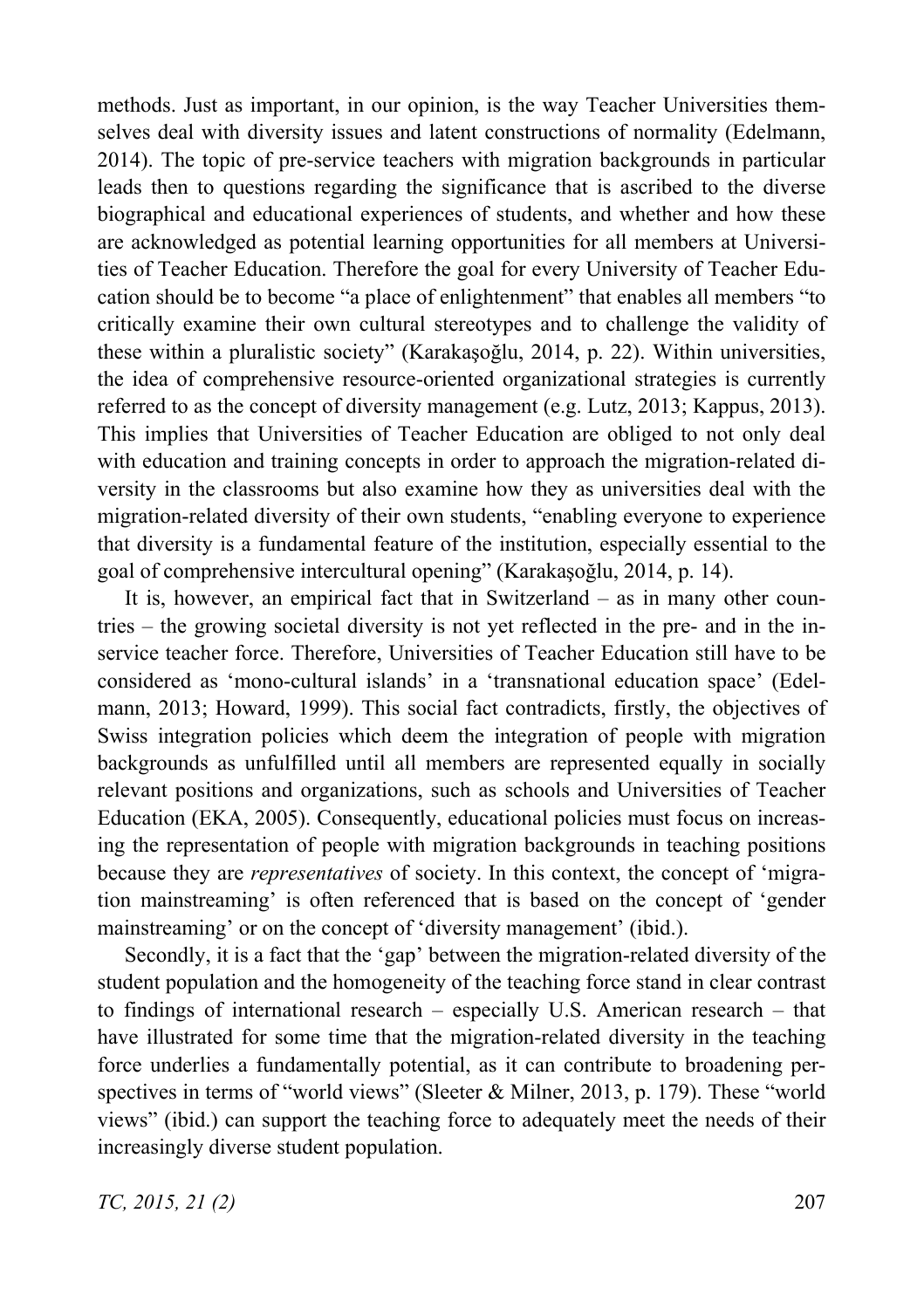views" (ibid.) can support the teaching force to adequately meet the needs of their increasingly diverse student population.

It is, thirdly, desirable to close the 'gap' between the migration-related diversity of the student population and the teaching staff, in the majority female, Christian and middle class. This means that teacher education programs need to be more persistent and innovative in attracting a more diverse teacher force. This desideratum is also to be understood as a "demographic imperative" (Neal et al., 2015, p. 14).

So far hardly any empirical findings exist about the situation of pre-service teachers with migration backgrounds at the Universities of Teacher Education in Switzerland, neither about possible potential aspects nor challenges (Edelmann, 2014). Against this background, the research project  $DIVAL<sup>1</sup>$  (= Diversity of preservice teachers: focus migration / Diversität angehender Lehrkräfte: Fokus Migration) was developed to explore the migration-related diversity of pre-service teachers at the University of Teacher Education St.Gallen<sup>2</sup> (cf. section 3). The research project DIVAL consists of a quantitative study (cf. section 4) and a qualitative study (cf. section 5). Before selected results will be presented, an overview of the state of research is demonstrated (cf. section 2). The article will finish with a conclusion regarding central findings and future developments (cf. section 6).

# 2. State of research with a focus on the situation in Switzerland

The theoretical considerations have so far, at least in Switzerland, been sustained by very little empirical evidence. While the migration-related diversity of the student population in schools has received a lot of attention in education policy as well as in educational research for some time, to date there are still no broad studies about pre-service and in-service teachers with migration backgrounds (Edelmann, 2007, 2014).

The issue was investigated for the first time in a national study commissioned by the COHEP (= Swiss Conference of Rectors of Universities of Teacher Education). This study addressed the value attributed to 'intercultural education' in teacher education at the beginning of the 21st century (Sieber & Bischoff, 2007). Among other aspects, research was conducted on whether and how Teacher Universities reduced potential barriers to teacher education as experienced by students with migration backgrounds. It was clear from the results of the study that this requirement was only met sporadically (ibid., p. 26 f.). The first explorative study with preservice teachers was carried out at the Thurgau University of Teacher Education (Luginbühl & Kosorok Labhart, 2013). In an exploratory investigation 14 preservice teachers, half of them with migration backgrounds were interviewed using qualitative methods. One of the main findings of the study was the fact that pre-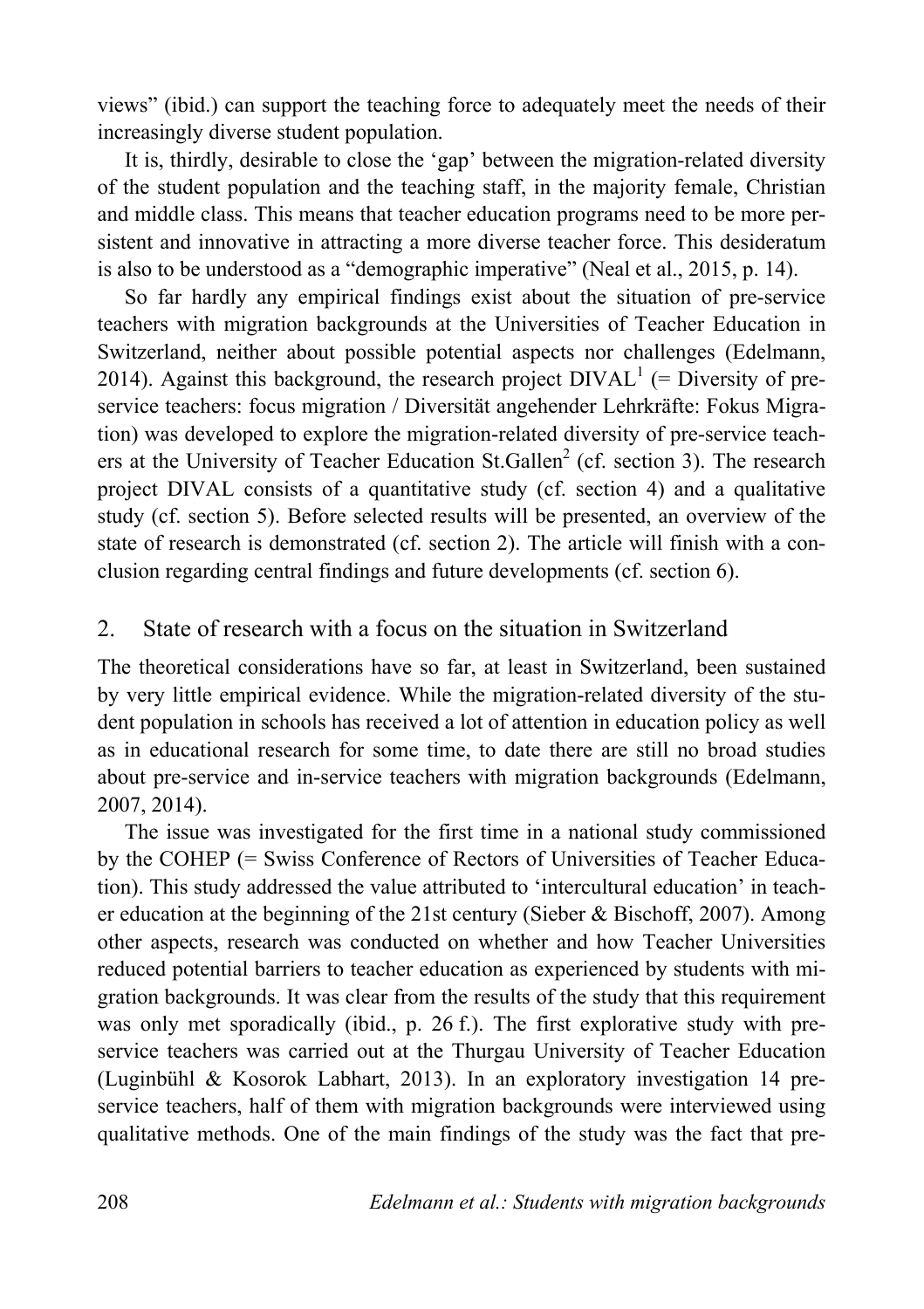service teachers with migration backgrounds appreciated it if their migrationrelated resources were addressed during their teacher training.

The question of how in-service teachers deal with the migration related diversity of their classes was the focus of a qualitative study by Edelmann (2007, 2013). A total of 40 teachers in Zurich were interviewed using qualitative methods, nearly half of them with migration backgrounds (based on self-assessment). The reason that only less than half of the interview partners reported to having migration backgrounds was due to the fact that at the time there were not more primary teachers with migration backgrounds who taught in Zurich. The analysis of the interviews, based on a typology-constructing method ('empirische Typenbildung') by Kelle and Kluge (2010), made it clear that many teachers without migration backgrounds ignored the various socio-cultural and linguistic backgrounds of their students. This was not the case with teachers with migration backgrounds, whose teaching practices were guided by multicultural attitudes. The majority of these teachers also had higher expectations of the academic performance of their students with migration backgrounds. At the same time it was very important for them not to be assigned the role of 'cultural' mediators or representatives at their schools. Further findings on in-service teachers with migration backgrounds can be expected from the ongoing study 'Pathways to Success'<sup>3</sup> that is being conducted by the Swiss Forum for Migration and Population Studies at the University of Neuchâtel. This research project focuses on the social mobility of in-service teachers with migration backgrounds. In another current research project that is being conducted at the University of Teacher Education Zug,<sup>4</sup> biographical experiences of in-service teachers with migration backgrounds are being investigated.

In English speaking countries, studies on so-called 'minority teachers' or 'teachers of color' have appeared since the late 1980s (for detailed research overviews, see e.g. Georgi, Ackermann & Karakaş, 2011; Mantel & Leutwyler, 2013; Rotter, 2014). In Germany, research has increased considerably in recent years, most notably in light of the fact that the federal states of Germany are bound to adhere to the National Integration Policy and therefore have increasingly recruited pre- and in-service teachers with migration backgrounds (Bundesamt für Migration und Flüchtlinge, 2010). Thus a qualitative study about the experiences of students with migration backgrounds in teaching practices and teacher internships was conducted by Karakaşoğlu, Wojciechowicz and Kul (2013). Results of a learning/teaching and research project at the University of Cologne with pre-service teachers with migration backgrounds are also available (Lengyel & Rosen, 2012). In several comprehensive studies about in-service teachers with migration backgrounds that have been carried out in Germany (for detailed research overviews see e.g. Bräu, Georgi, Karakaşoğlu & Rotter, 2013; Georgi et al., 2011) it has also been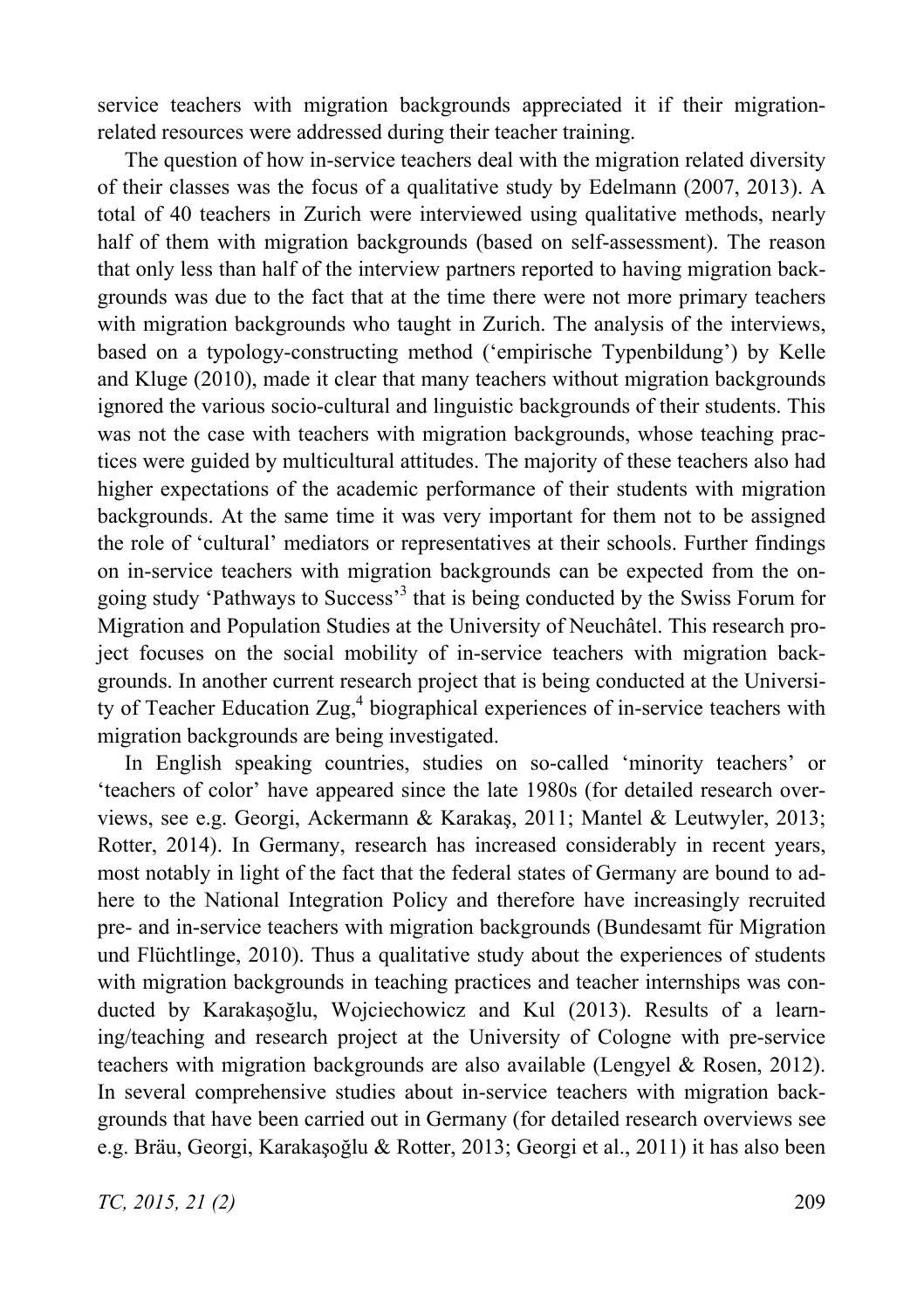demonstrated – similar to the findings of the study by Edelmann  $(2007, 2013)$  – that these teachers do not want to be 'reduced' to their migration backgrounds but at the same time find it challenging when their backgrounds are being ignored.

# 3. The research project DIVAL

The research project DIVAL was developed in the context of the aforementioned backgrounds and also as a result of conversations with students with migration backgrounds in the context of lecturing activities of the members of the research team (cf. authors of this article). The main objective of the research project DIVAL was to explore the possible significance of the migration-related diversity from the perspective of pre-service teachers with and without migration backgrounds – henceforth also called students – and lecturers. The study was carried out at the University of Teacher Education St.Gallen by the Institute of 'Education and Society<sup>55</sup>. The DIVAL research project was the first one to gather empirical data regarding students at the University of Teacher Education St.Gallen (henceforth called UTED/SG). The research project is based on three questions:

- 1. Who are the students with migration backgrounds at the UTED/SG?
- 2. What relevance is attributed to the migration backgrounds of students at the UTED/SG: on the one hand, from the perspective of pre-service teachers with such backgrounds (= self-attributions / Selbstzuschreibungen), and on the other hand, by pre-service teachers without migration backgrounds and lecturers (attributions by others / Fremdzuschreibungen)?
- 3. To what extent is the migration-related diversity of students at the UTED/SG interpreted and taken into account as a potential aspect and/or a challenge during teacher training?

In order to investigate these questions two sub-studies were conducted. Initially, a quantitative online survey was conducted in autumn 2013 regarding the different diversity characteristics (especially social and national origin, linguistic background, and religion) of all students at the UTED/SG (cf. section 4). In spring 2014, focused group discussions were carried out with students with and without migration backgrounds and with lecturers (cf. section 5).

# 4. The quantitative part of the DIVAL research project

The diverse composition of the pre-service teachers at the UTED/SG is to-date not known with regard to the characteristics of migration backgrounds and gender, as well as the social backgrounds. For this reason, an online survey was conducted at the UTED/SG in autumn of 2013 with the aim of collecting these diversity charac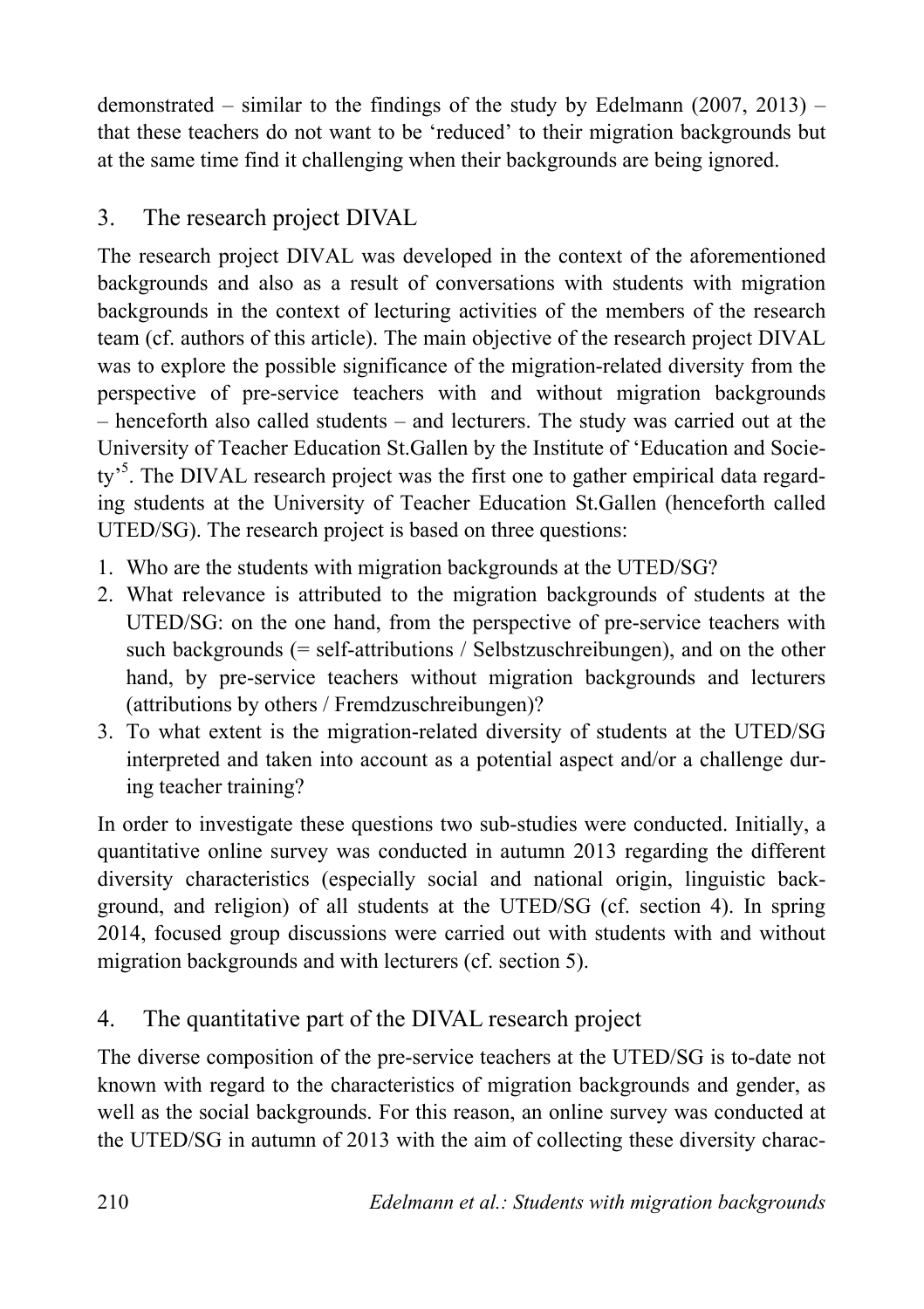teristics. All 1 250 students who were enrolled at the UTED/SG at the time were contacted and 891 students completed the questionnaire, which corresponds to a response rate of around 70 %.

During the same period, the Swiss Federal Statistical Office (FSO) conducted a survey called 'Social and Economic Conditions of Student Life 2013' (FSO,  $2014a$ ), in which all students enrolled at all Swiss Universities  $(= U/CH)$  were questioned. The survey of all students at all U/CH has been conducted at regular intervals for many years. However, in the survey conducted in 2013, the birth countries of the students and their parents were recorded for the first time, which made it possible to generate a differentiated picture about their migration and socioeconomic backgrounds. The results of the quantitative survey of students of the research project DIVAL at the UTED/SG can thus be compared across various fields with data from the national study about all students at Swiss Universities of Teacher Education (= UTED/CH) and with students at all other Swiss Universities  $(= U/CH).$ 

In the following, results from the research project DIVAL that refer exclusively to the students at the UTED/SG are first presented due to a lack of comparable data about students at other Universities in Switzerland. Secondly, results from the DIVAL project are compared with data about all students at all UTED/CH and all students at all U/CH.

The results of the DIVAL project show that approximately 90 % of the students at the UTED/SG state that they were born in Switzerland. The other 10 % were born in 20 different countries. According to the students, their fathers come from 27 and their mothers from 32 different countries. At around 75 %, the majority of foreign-born students come from the neighboring countries Germany, Austria and Liechtenstein. 89.8 % of the students state that they only speak German or a dialect of German as their main language. On the basis of the definition of the FSO (2014b), the main language was defined as the language that a person speaks best and the language in which they usually think, according to their self-assessment. 9.4 % of all students stated that they spoke a second main language in addition to German. Only 0.8 % of students stated that their main language is not German. In terms of religious affiliation, 85.1 % of the surveyed students stated that they belong to a Christian denomination (predominantly Catholic), 3 % specify a Muslim community, 0.5 % a different religion, and 11.4 % say that they do not belong to any faith community.

The following table (cf. Tab. 1) lists descriptive values that relate to the diversity characteristics of migration backgrounds, gender, and social backgrounds, separated according to the UTED/SG, all UTED/CH and all U/CH. For the following calculations the migration background was operationalized according to the defini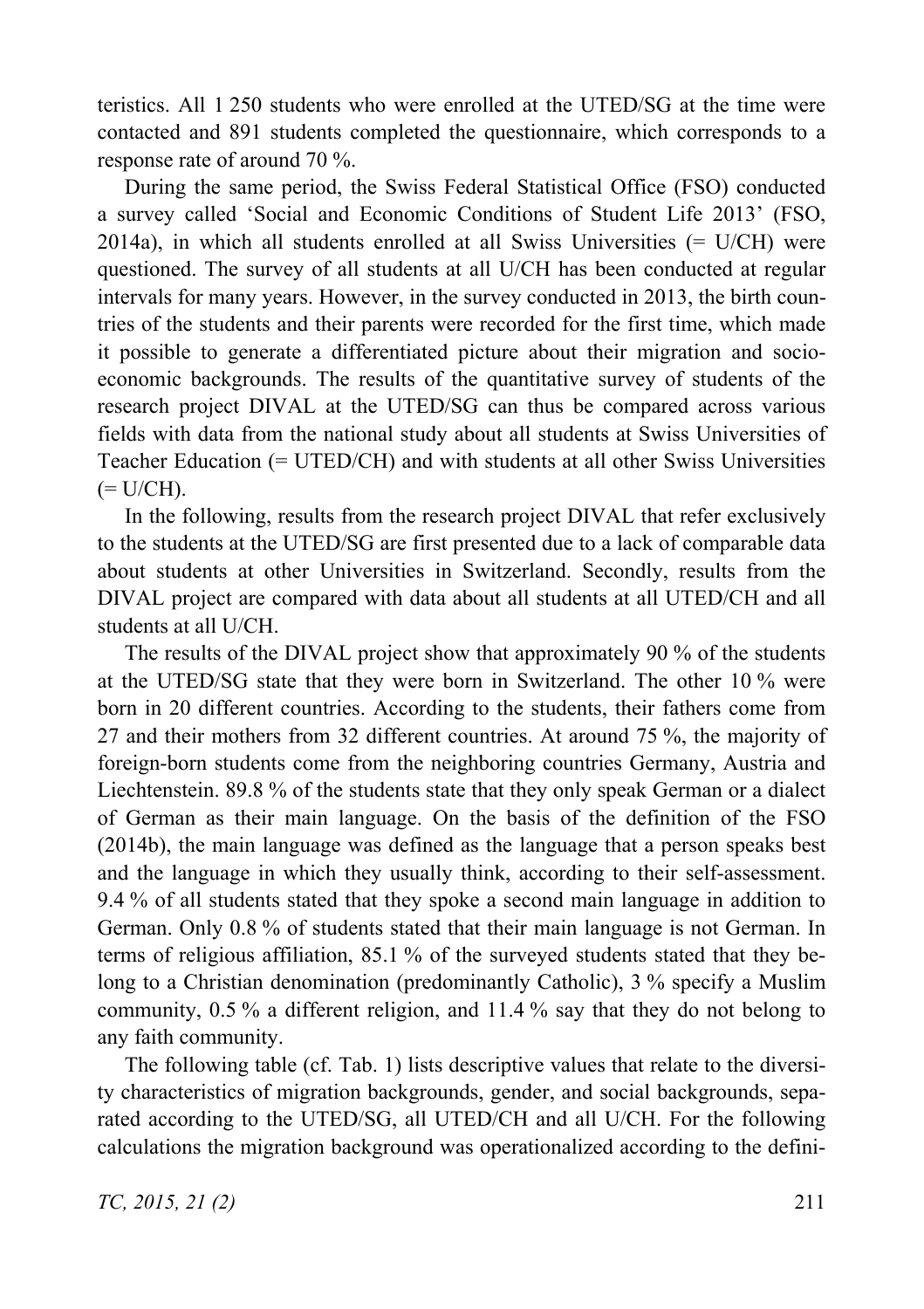tion of the FSO (2014a, p. 9). This definition makes it possible to differentiate between first and second generation students, as follows: "Students who are first generation immigrants were born abroad. Second generation immigrants include those whose parents immigrated to Switzerland, i.e. students who were born in Switzerland but whose parents were born abroad" (ibid.). There is one exception for students with Swiss citizenship, for whom only one parent was born abroad: According to the definition of the FSO (ibid.), they do *not* have a migration background. Based on this definition, the population in Switzerland in 2013 was as follows (FSO, 2014c): "34.8 % of the permanent resident population aged 15 or over in Switzerland, i.e. 2 374 000 persons, have migration backgrounds. A third of this population (836 000) has Swiss citizenship. Four fifths of persons with migration backgrounds are themselves immigrants (first generation foreigners and nativeborn and naturalized Swiss citizens), whereas one fifth were born in Switzerland (second generation foreigners and native-born and naturalized Swiss citizens)."

Table 1: Key figures of diversity characteristics (migration backgrounds, gender, social backgrounds), separated according to the UTED/SG, all UTED/CH and all U/CH (sources: Beck, Bischoff & Edelmann, 2014; FSO, 2014a)

|                                      | <b>Students</b> |             |                    |
|--------------------------------------|-----------------|-------------|--------------------|
|                                      | UTED/SG         | UTED/CH     | <b>Tertiary CH</b> |
| Migration Background (MB)            | 17.0%           | 15.8%       | 28.2%              |
| <b>First Generation</b>              | 9.3%            | 9.7%        | 19.7%              |
| Second Generation                    | 7.7%            | 6.2%        | 8.5%               |
| Certificate CH                       | 94.6%           | 91.3%       | 82.4%              |
|                                      |                 |             |                    |
| Female                               | 78.5%           | 75.3%       | 48.0%              |
| Female X MB                          | 13.8%           | 12.4%       | 14.8%              |
| Male X MB                            | 3.1%            | 3.4%        | 13.4%              |
| Tertiary Parental Education* (total) | 43.0%           | 47.8%       | 58.0%              |
|                                      |                 |             |                    |
| Tertiary Parental Education* (no MB) | 44.4%           | 48.5%       | 58.1%              |
| Tertiary Parental Education* (MB)    | 35.6%           | 43.6%       | 57.8%              |
| Parental Occupation Status** (total) | 61.3 (19.5)     | 56.8 (22.7) | 59.4 (22.1)        |
| Parental Occupation Status** (no MB) | 63.0 (18.5)     | 57.7 (22.3) | 60.8(21.3)         |
| Parental Occupation Status** (MB)    | 53.5 (22.3)     | 50.6 (24.3) | 55.3 (23.7)        |

UTED/SG = University of Teacher Education St.Gallen; UTED/CH = Universities of Teacher Education Switzerland; Tertiary CH = Students in Tertiary Education Switzerland; Certificate CH = Certificate of access to higher Education acquired in Switzerland; \* = Highest Parental Education: ISCED 5 or 6; \*\* = Mean and Standard Deviation of ISEI.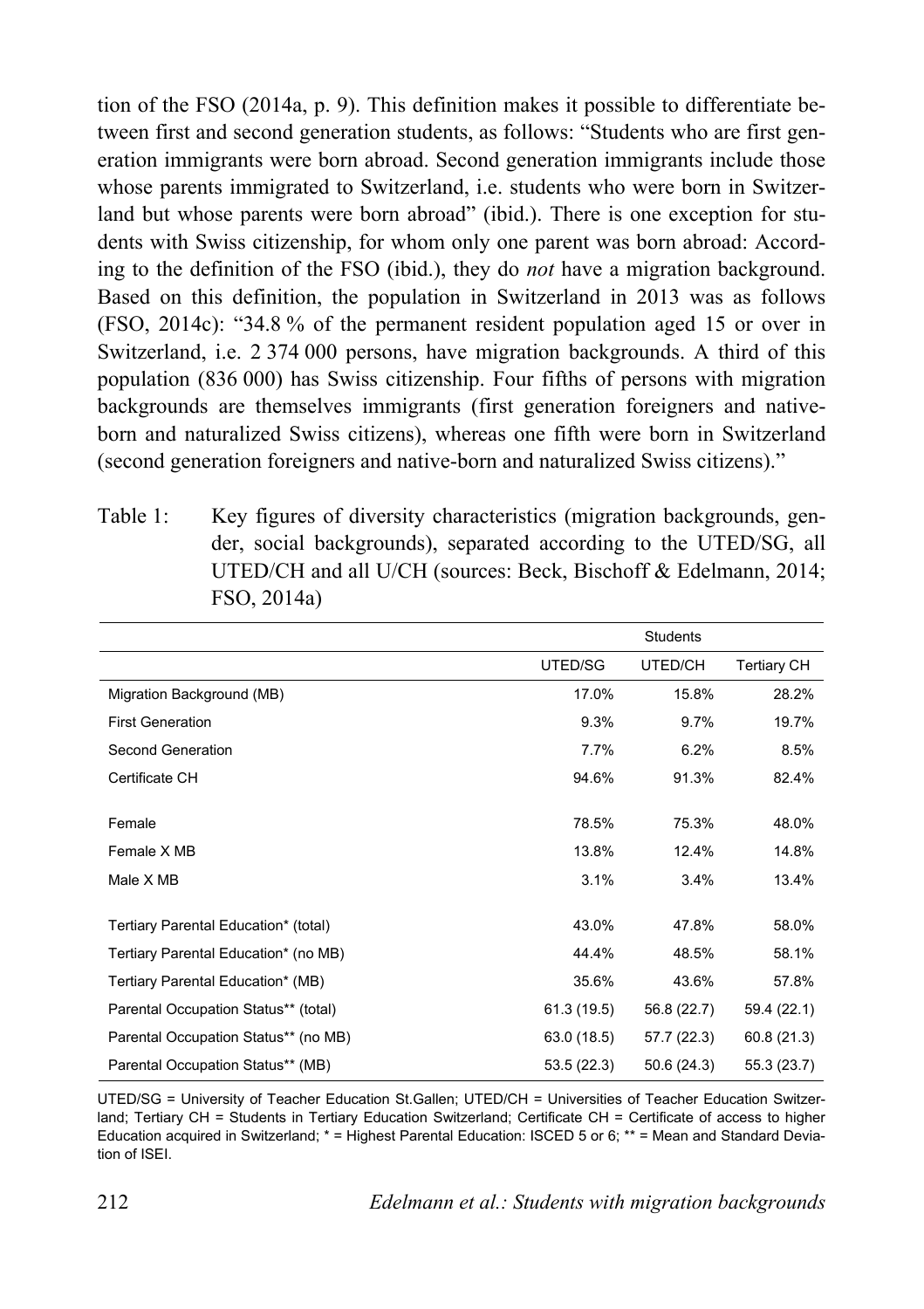As table 1 illustrates, a total of 17 % of all students at the UTED/SG have migration backgrounds. Of these, 9.3 % are first generation and 7.7 % are second generation immigrants. In comparison, only 15.8 % of all students at all UTED/CH have migration backgrounds. Of these, 9.7 % are first generation and 7.7 % are second generation immigrants. In relation to all U/CH, at 28.2 %, significantly more students have migration backgrounds. Of these, 19.7 % are first generation and 8.5 % are second generation immigrants. Compared to the 34.8 % of the permanent resident population with migration backgrounds aged 15 or over in Switzerland, students with migration backgrounds are underrepresented at all Swiss Universities, but especially at Universities of Teacher Education.

# *Access to Higher Education*

Nearly 95 % of all students at the UTED/SG gained their Certificate of Access to Higher Education ('Studienberechtigung') in Switzerland. They are therefore referred as "students with Swiss entrance qualification (= 'Bildungsinländer/innen')" (FSO, 2014a, p. 10). The other 5 % are so-called "students with foreign entrance qualification" (= 'Bildungsausländer/innen') (ibid.). The percentage of students who obtained their Certificates of Access to Higher Education in Switzerland is slightly lower at 91.3 % at all U/CH, and with 82.4 % even lower at all UTED/CH.

# *Gender issues*

A clear difference can be seen with regard to male students with migration backgrounds. At 3.1 %, they are distinctly underrepresented at the UTED/SG compared to 13.8 % of female students with migration backgrounds. The percentage is comparable to male students with migration background at all UTED/CH which is at 3.4 %. In contrast, male students with migration backgrounds are better represented at all U/CH with 13.4 %. However, the low rate of male students in teacher education does not only apply to male students *with* migration backgrounds. Instead, the percentage of male students at all UTED/CH is generally low, at around 25 %. Across all the U/CH, male students are at 52 % better represented than female students.

# *Family backgrounds of the students*

The educational backgrounds of the parents was operationalized using the 'International Standard Classification of Education' (= ISCED) (cf. FSO, 2008). Here, we can see significant differences based on the university degree criteria. At the UTED/SG, the percentage of students who come from families with tertiary education as the highest level of education is at 43 %. This percentage is lower compared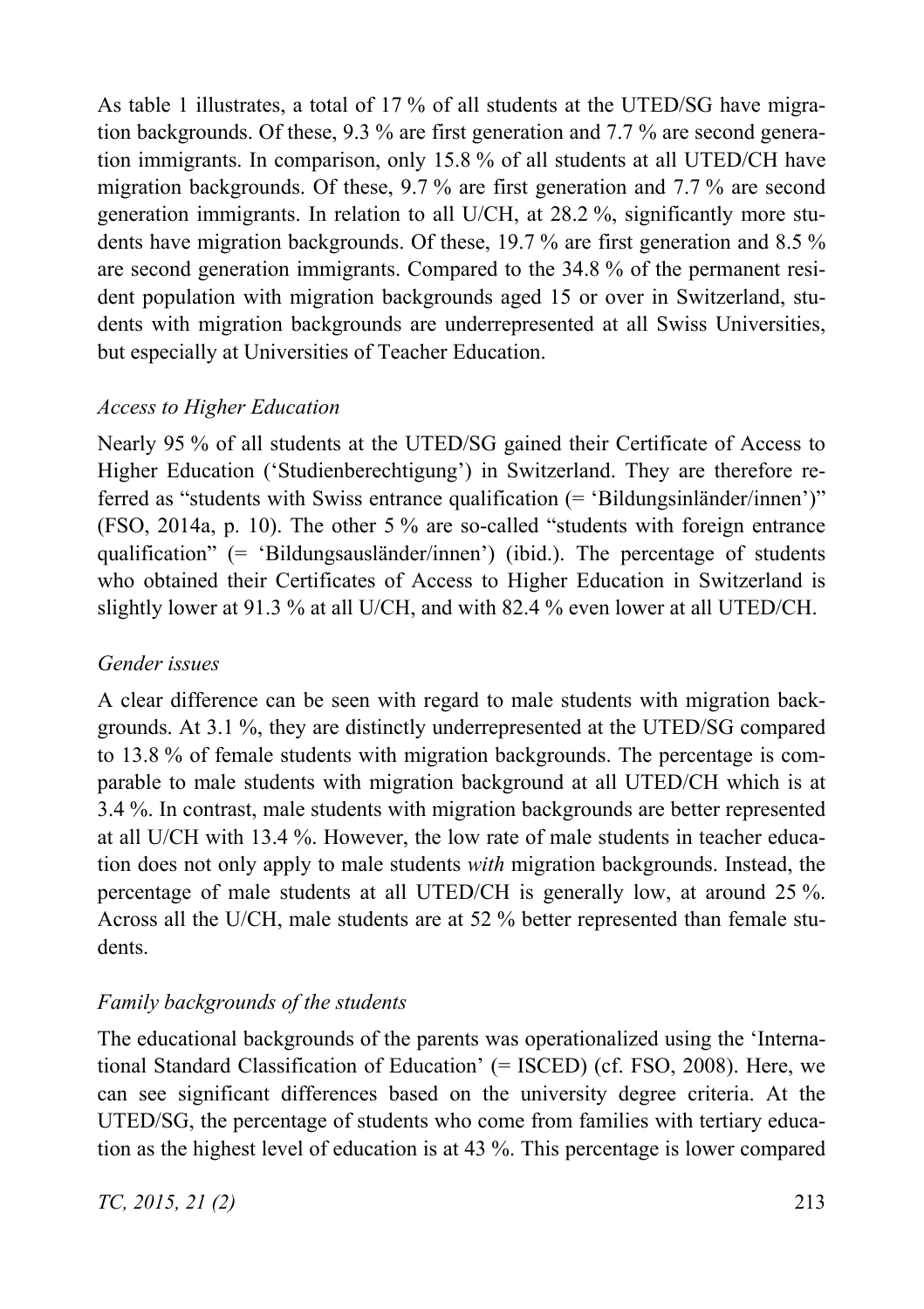to the students at all UTED/CH, where it is at 47.8 %. Even higher is the percentage of students from families with tertiary education as the highest level of education at all U/CH where it is at 58 %. The differences related to the criterion 'migration backgrounds' become particularly clear: Of all students with migration backgrounds at the UTED/SG, 35.6 % come from families with tertiary education. At a percentage of 43.6, the share is slightly higher at all UTED/CH. In contrast, the percentage at 57.8 is distinctly higher among students with migration backgrounds at all U/CH.

The difference in educational backgrounds between students at all UTED/CH and the total amount of students at all U/CH may be due to the fact that entering a UTED/CH in order to become a teacher is (still) perceived as a social mobility option, especially by students with migration backgrounds and students without migration backgrounds who are from families without tertiary education as the highest level of education. On the other hand, it is clear that far fewer young educationally successful people with migration backgrounds choose to study at a UTED/CH instead of any other U/CH. To date, we can only speculate about the reasons due to lack of empirical data. Assumptions about the causes of this low representation range from formal and/or psycho-social barriers (Sieber & Bischoff, 2007) to voluntary self-selection due to a lack of occupational prestige of teachers (SCCRE, 2014).

For the professional status of the parents, operationalized by the highest level of the 'International Socio-economic Index' (ISEI) (Ganzeboom, de Graaf & Treiman, 1992), the mean values and standard deviations have been calculated. Students with migration backgrounds at the UTED/SG come less frequently from families with privileged social backgrounds: their ISEI-values were significantly lower on average<sup>6</sup> than that for students without migration backgrounds at UTED/CH. Likewise, the composition of students with migration backgrounds differs significantly at all  $UTED/CH<sup>7</sup>$  from the population of all students without migration backgrounds at all U/CH. Overall, students in Switzerland with migration backgrounds come significantly more often from socio-economically less privileged family backgrounds than students without migration backgrounds $8$ .

# 5. The qualitative part of the DIVAL research project

In spring 2014, focused group discussions based on Schulz (2012) were conducted with students with and without migration backgrounds and lecturers at the University of Teacher Education St.Gallen. This method is especially suitable to explore new topics because group discussions enable everyday interactive situations ('alltagsnahe Interaktionssituation', cf. Flick, 2010, p. 249) and contribute to stimu-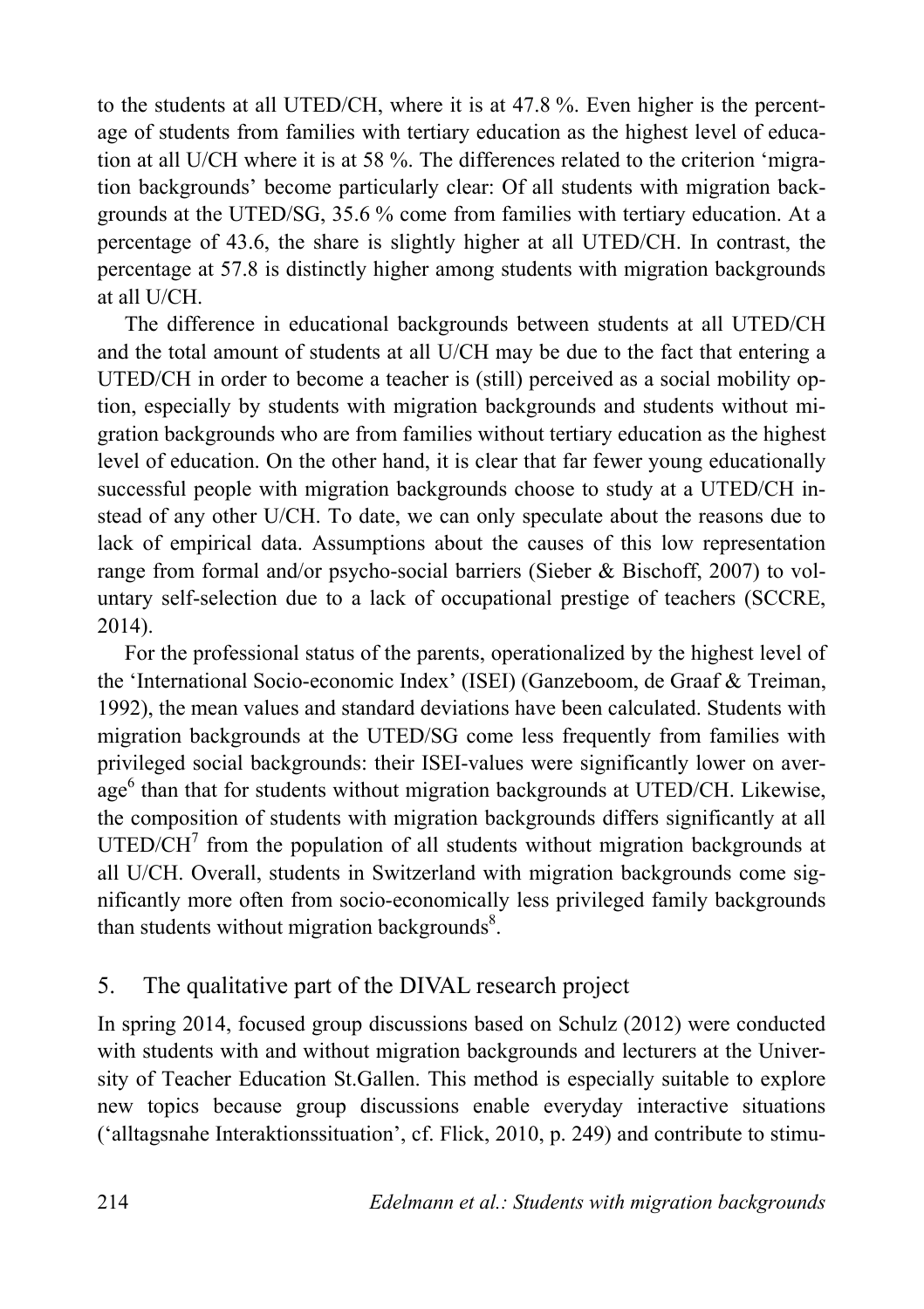late new and unexpected patterns of discussion that may not develop in the context of individual interviews (Schulz, 2012, p. 12). It is particular about this method that the moderator uses an interview-guide (Interviewleitfaden) based on an interviewtechnique according to Witzel (2000) that records three to five relevant areas to be discussed. This technique enables as well narrative flows and a wide degree of openness, as demanded of qualitative research approaches (Edelmann, Schmidt  $\&$ Tippelt, 2012), as a certain level of comparability between different group discussions. The following areas were discussed in an open order during the group discussions with the students:

- 1. The motivation to become a teacher and the reaction of the social environment about this career-choice;
- 2. The perceived relevance of migration backgrounds at the University of Teacher Education;
- 3. The perception of how the topic of migration-related diversity is dealt with at the University of Teacher Education St.Gallen (as a topic in seminars and lectures and among students);
- 4. The future perspectives of the students in the sense of how they want to deal with migration-related diversity once they work as teachers;
- 5. Opinions concerning the idea 'more students with migration backgrounds' at Universities of Teacher Education.

In the discussions with the lectures questions two, three and five were at the center of the discussion. Furthermore, the lecturers were asked about their experiences with students with migration backgrounds. The questions were meticulously prepared so they were formulated in an open way and invited the participants explicitly to discuss about potential aspects and challenges.

The recruitment of students for the focused group discussions was based on their agreement to participate in such a group when they were asked about it during the online survey of the DIVAL project (cf. chapter 4). A total of eighteen students were interviewed during eight group discussions (with two to four participants) $\degree$ , including fourteen students with and four without migration backgrounds. Students with and those without migration backgrounds participated in separate focused group discussions. We decided to set up separate groups in order to prevent that certain topics were avoided because of 'political correctness' and also because data analysis of a comparison of the statements by students with and without migration backgrounds aided in identifying migration-specific aspects. The students with migration backgrounds represented, as expected, a heterogeneous group: Some had immigrated to Switzerland as children or only a few years ago (first generation),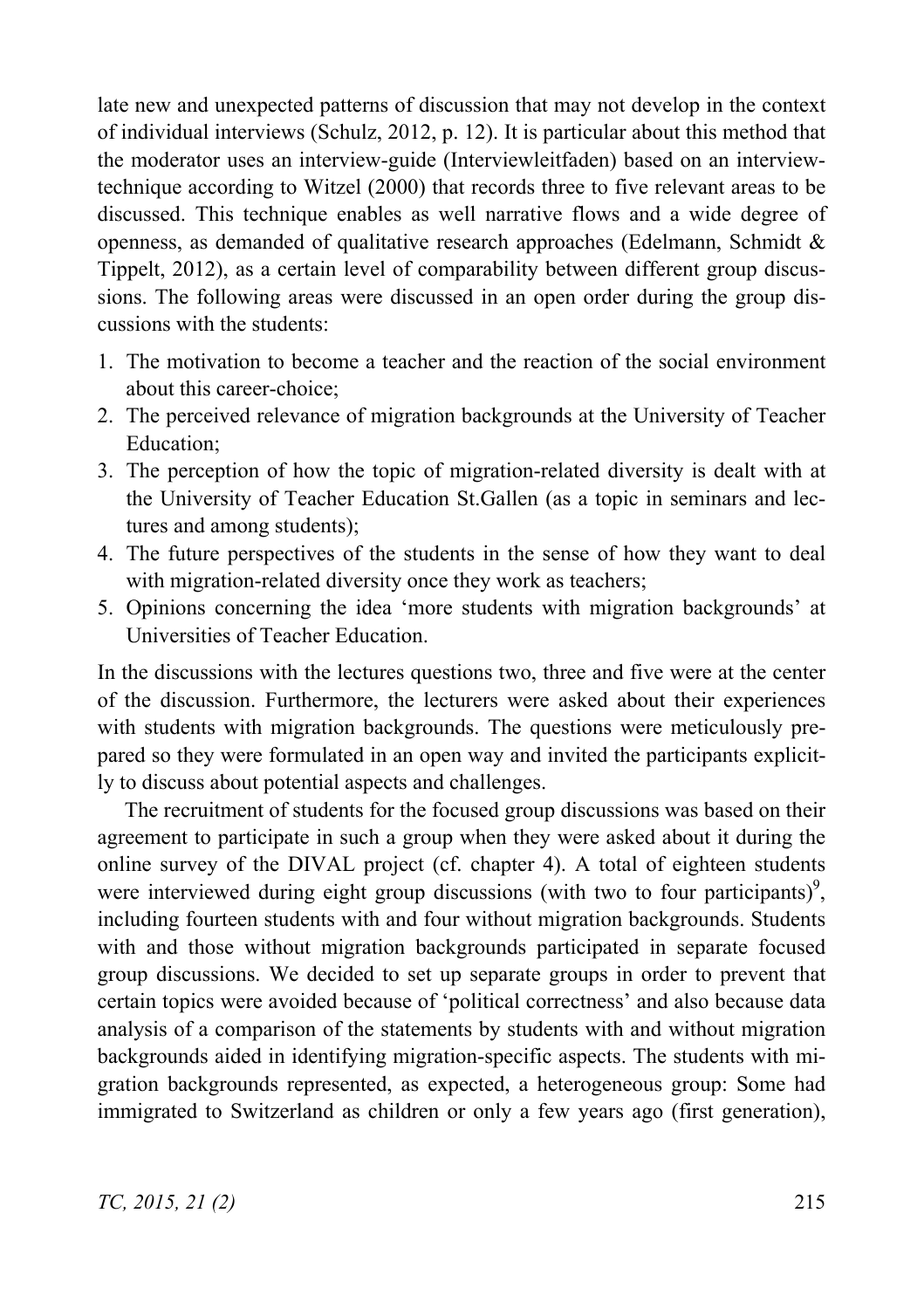others were born to parents who had immigrated to Switzerland (second generation). They also came from different countries.

For the focused group discussions with the lectures, we recruited those lecturers who teach in areas in which migration-related diversity plays an *explicit* role: German as a second language, religion/ethics, dealing with heterogeneity, cooperation between schools and families. Four focused group discussions were conducted with four to five participants, i.e. a total of 17 lecturers. Only two of the lecturers had a migration background (Germany) which represents the average lecturing staff at the University of Teacher Education in St.Gallen. The focused group discussions with the students lasted between 60 to 75 minutes and those with the lecturers about 45 minutes. Each discussion was moderated by a member of the research team.

The focused group discussions were recorded and then fully transcribed according to "literary transcription" ('literarische Umschrift', Mayring, 2002, p. 89). The interviews were analyzed according to the method of qualitative structured content analysis by Mayring (2010), supported by the software MAXQDA.

In the following section, we present the perspectives of students with and without migration backgrounds and lecturers expressed during the group discussions concerning the focused theme, what potential aspects and possible challenges could be if the proportion of students with migration backgrounds at Universities of Teacher Education were to increase.

## 5.1 Perspectives of the students

Concerning a possible increase of the proportion of students with migration backgrounds at the University of Teacher Education St.Gallen, the interviewed students mentioned either positive or no special expectations. The assumption that *all* students (regardless of their backgrounds) could benefit from biographically related experiences and competences of students with migration backgrounds during teacher training was not directly taken into consideration. The potential aspects primarily referred to personal benefits for themselves as pre- and in-service teachers with migration backgrounds. Above all, students who were of this opinion mentioned that an increase in the proportion of students with migration backgrounds would mean that 'they' would be better represented and would no longer – or at least no longer as obviously as nowadays – be the only representatives of a 'national-ethno-cultural group' and thus feel as if they were seen as 'the others' (Reuter, 2002). This expectation was formulated especially clearly by a student whose migration background is obvious because of her appearance: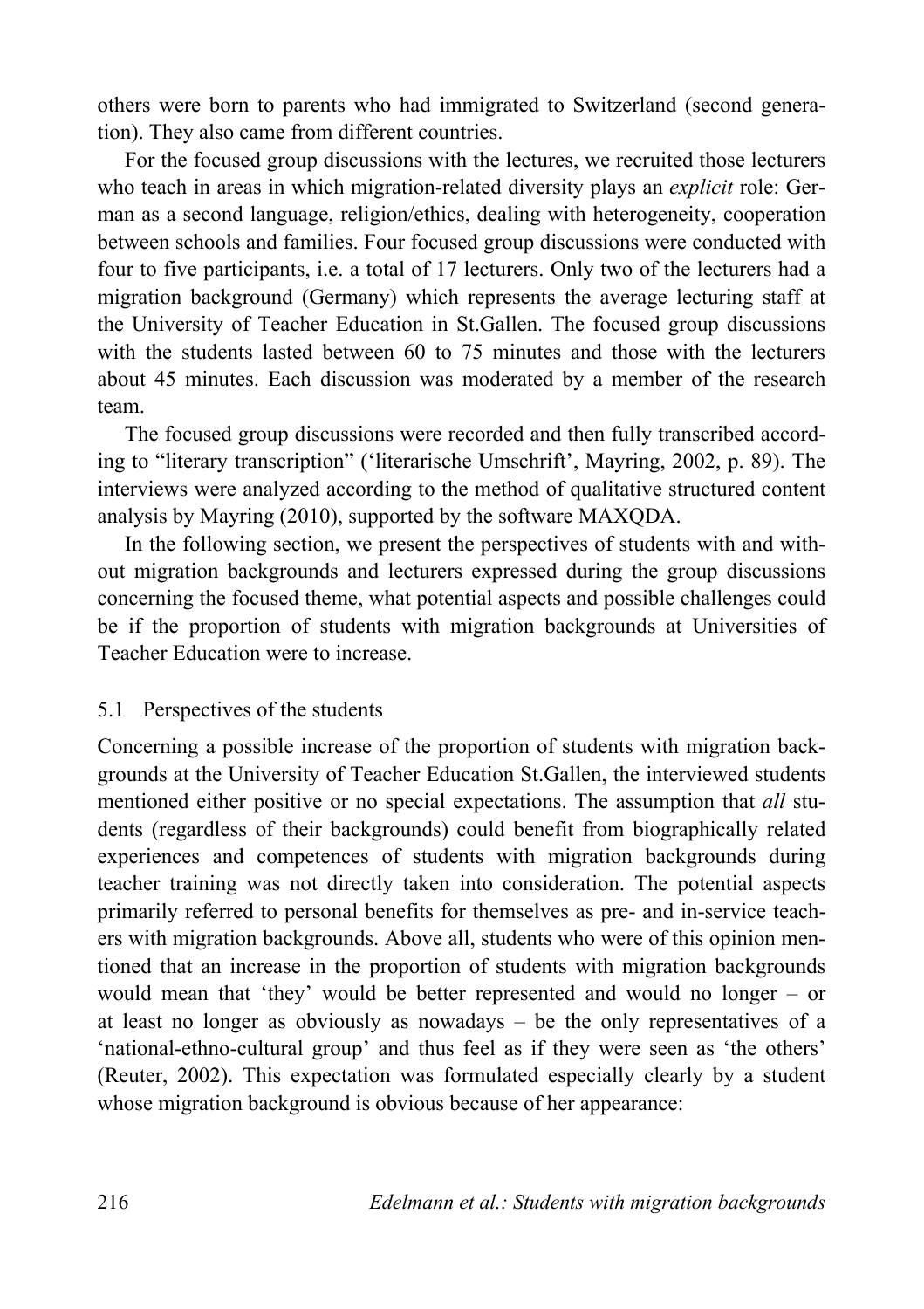When I started here I was, I believe, the only dark-skinned student. And now at undergraduate level there are, I think, two or three more dark-skinned students that have recently started. And I think that's good. (G4\_S1)

Although she does not express this explicitly, we can assume that this student feels less 'exotic' now that she is no longer the only student with dark skin at the University of Teacher Education St.Gallen. Without going into further detail, she talked about difficulties she expected in her career if she also turned out to be the only dark-skinned teacher at her future school:

I think that if I am the only dark-skinned teacher among a hundred others, it will clearly be difficult for me and [...] I would absolutely encourage more dark-skinned people to begin studying. That would also be a supportive fact for me and my later career if I'm not the only dark-skinned teacher among the teaching staff. (G4\_S1)

Another student also points out possible difficulties in her future career. In her opinion, these difficulties could be reduced if more teachers with migration backgrounds were trained at Universities of Teacher Education and entered the teaching profession:

I think it's good for us too, because then we know: hey, we are really wanted in that profession. Because it is also something that scares people away, that you don't know, especially in this profession, whether you will be accepted in the professional field itself or not. (G3\_S1)

Knowing that students with migration backgrounds are welcomed and represented at the University of Teacher Education St.Gallen would have made it easier for another student in her decision-making process about what and where to study:

I have asked myself this question before I started teacher education: If I become a teacher as a person with a migration background, how many other such students are currently at this University? Will I be the only one? And if you already know, aha, yes, there are other students with a migration background at this University and it is seen as something positive, then you simply don't need to have this discussion with yourself and worries at the beginning. (G3\_S3)

Other students who participated in the discussion believed that increasing the number of students with migration backgrounds would not lead to any changes with regard to their situation as students at the University of Teacher Education St.Gallen. One student's explanation was quite typical, saying that students with migration backgrounds have indeed "*come far*" in their educational career and because of this there were no longer "*such big differences*" (G2\_S1) between 'them' and students without migration backgrounds. The student referred especially to the Certificate of Access to Higher Education ('Studienberechtigung') that is needed in order to be accepted at the University of Teacher Education. This would level out any differences between students with and without migration backgrounds. Another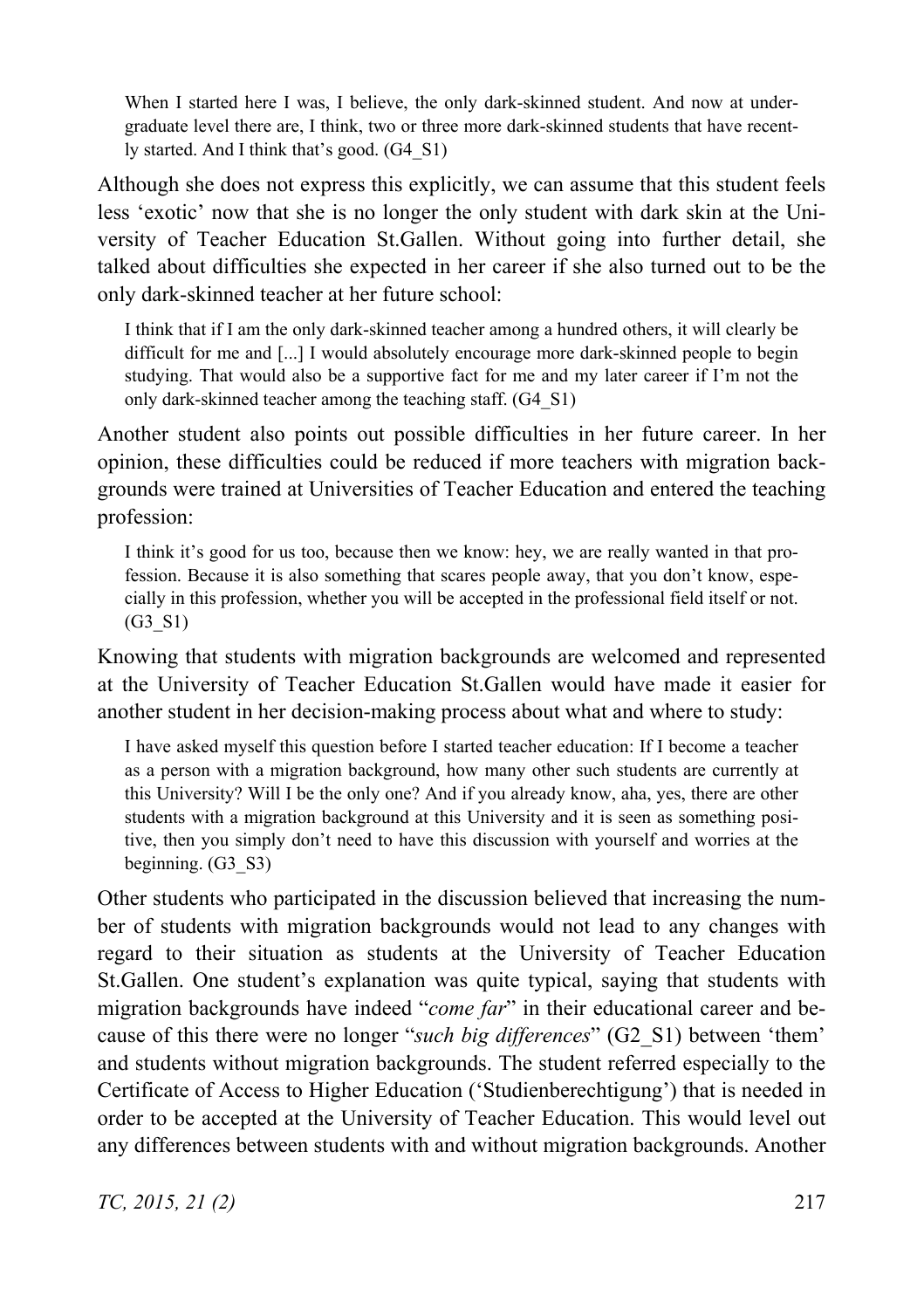student explained her statement that all students at the University of Teacher Education in St.Gallen "*are seen as the same*" (G6\_S2).

All three students without a migration background who discussed the question of potential aspects and possible challenges in the event of an increase of the number of students with migration backgrounds – the fourth student did not add anything to this debate – stated that their expectations were primarily positive. A potential benefit is an increased exchange between students with and without migration backgrounds:

It would certainly be interesting to get to know different cultural backgrounds, also different religious backgrounds. (G8\_S1)

One student even regrets that such an exchange cannot occur in her study group at the moment due to the lack of students with migration backgrounds:

Well, the advantages, or where students can benefit, is certainly in this exchange. So I find it a pity that at the moment we have no one in our study group who can tell us about other backgrounds. (G7\_S2)

As possible challenges, two students sketched difficulties based on "*different mentality*" (G7\_A2) using fictitious examples. For instance, the different approach to life and studying by a student from Italy "*who perhaps sees everything a little more relaxed than we Swiss do*" (G7\_A2) might result in conflicts during group work. Another example refers to a fictitious student from Spain whose "*fiery mentality*" (G8\_A2) is on the one hand seen as positive personality trait, on the other hand, the student assumed that this student might not take punctuality as seriously as "*we Swiss do*". These students' statements show that their ideas with respect to students *with* migration backgrounds are at least partially informed by prejudices and stereotypes. However, one of the students added that such issues are probably rarely problematic because all students at the University of Teacher Education have usually already gone through and succeeded in the Swiss education system. Two students suggested that challenges were more likely to be expected outside of the university because in small communities, teachers with migration backgrounds may not be readily accepted by the parents.

# 5.2 Perspectives of the lecturers

The four focused group discussions with the lecturers developed in partly different directions when the participants talked about potential aspects and possible challenges if the number of students with migration backgrounds at Universities of Teacher Education were to increase. Two focus groups (G1 and G2) attributed little relevance to the migration backgrounds of students: "*It would not change much*" (G1\_D5). By basically disregarding differences between students due to migration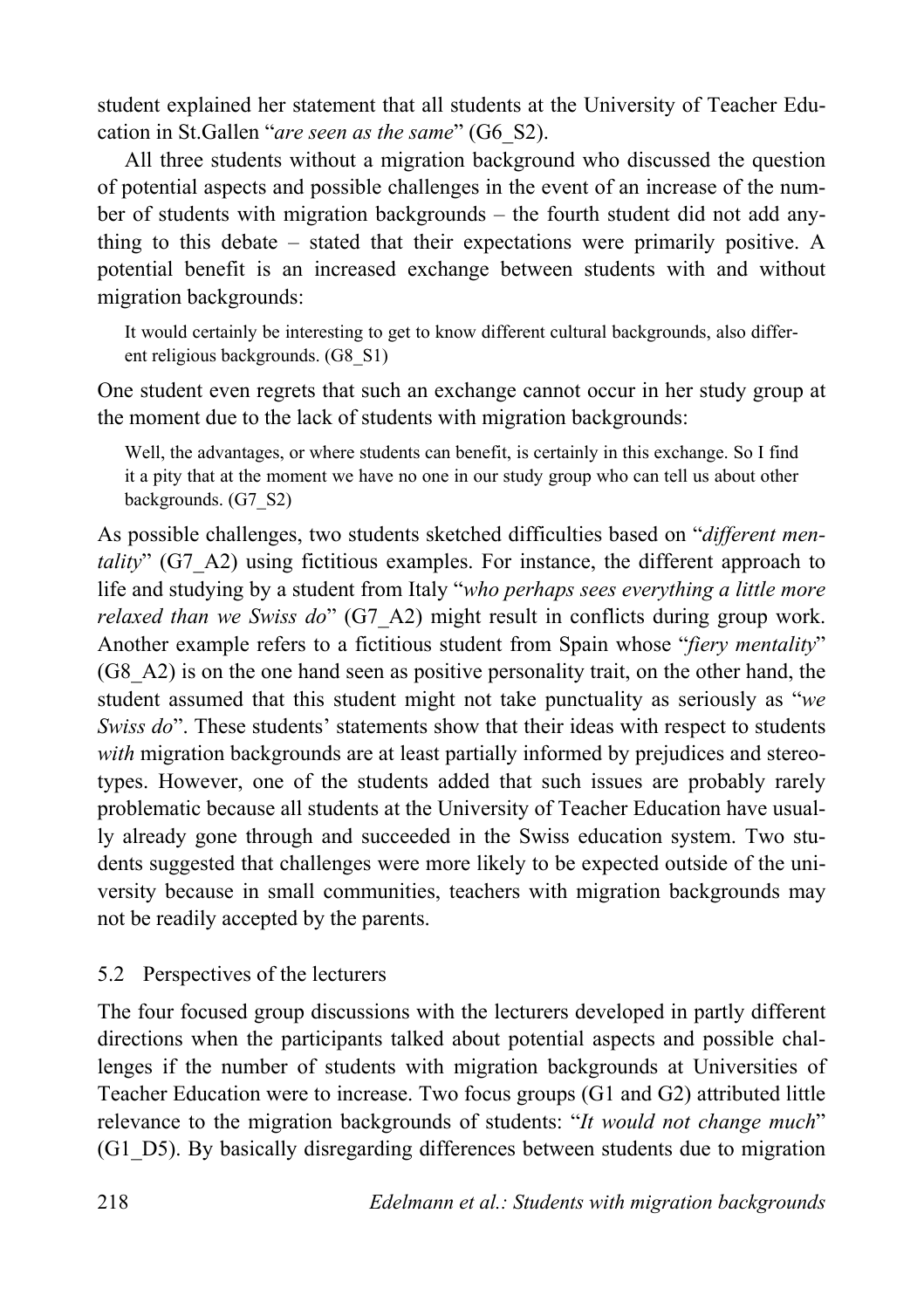backgrounds, the discussion participants did not associate any potential aspects or challenges with an increase in the number of students with migration backgrounds. In contrast, they pointed out the importance of pre-service teachers' personalities and thereby disregarded migration backgrounds as part of the personality. Another lecturer followed up on this statement and highlighted the "*inconspicuousness*" of migration backgrounds by explaining that several conditions must be met before students can commence studies at a University of Teacher Education:

I think it is relevant that there is already a filter on their education journey until they start here. Or there are even several filters. It takes a certain work attitude, a certain personality, and a certain support system. I think that by the time they are here, they are truly – to put it in a positive way – integrated, or put in a negative way 'refined' ('geschliffen'). (G1\_D5)

Another member of the discussion group added an argument in which he deliberately emphasized the similarities between *all* students:

But in principle, I am convinced that similarities must be more emphasized than differences; we teach this in intercultural education as well. And that's why in my mind it is of course simply like this: I think, hey, this is a person, this is a woman, and this is a student. And I don't think: this is – and maybe I don't even know if she is – this is a woman from another culture. (G1\_D2)

Overall, the lecturers in these two discussion groups were critical of the education policy objective which states that the migration-related diversity in society should also be represented among the students at their university. They argued that additional criteria and differential characteristics would also need to be taken into consideration accordingly like gender issues, talents, or even urban and rural origin of the students. Another lecturer expressed the opinion that the people with migration backgrounds would, after a certain time, automatically be reflected in the composition of students at Universities of Teacher Education, and therefore no special effort was needed:

And the more foreigners are living in Switzerland, the more foreigners will then attend our schools, Universities, and the Universities of Teacher Education. 15 years ago, there were barely any students from Ex-Yugoslavia here, and now they suddenly are here. I think it happens automatically. The people who live here get to know the education system and become educated as teachers, and they are absolutely good, like the Swiss. I just don't think that there are any differences. (G2\_D4)

In contrast, the need for more students with migration backgrounds was clearly expressed by the participants of another group (G3). They argued that society should to some extent be reflected by the students:

I also think it would certainly be desirable that a society is somehow reflected in a social institution, and the education system is one of them. So I think it would be well worth it to invest in this, to do an effort to increase the proportion. (G3\_D3)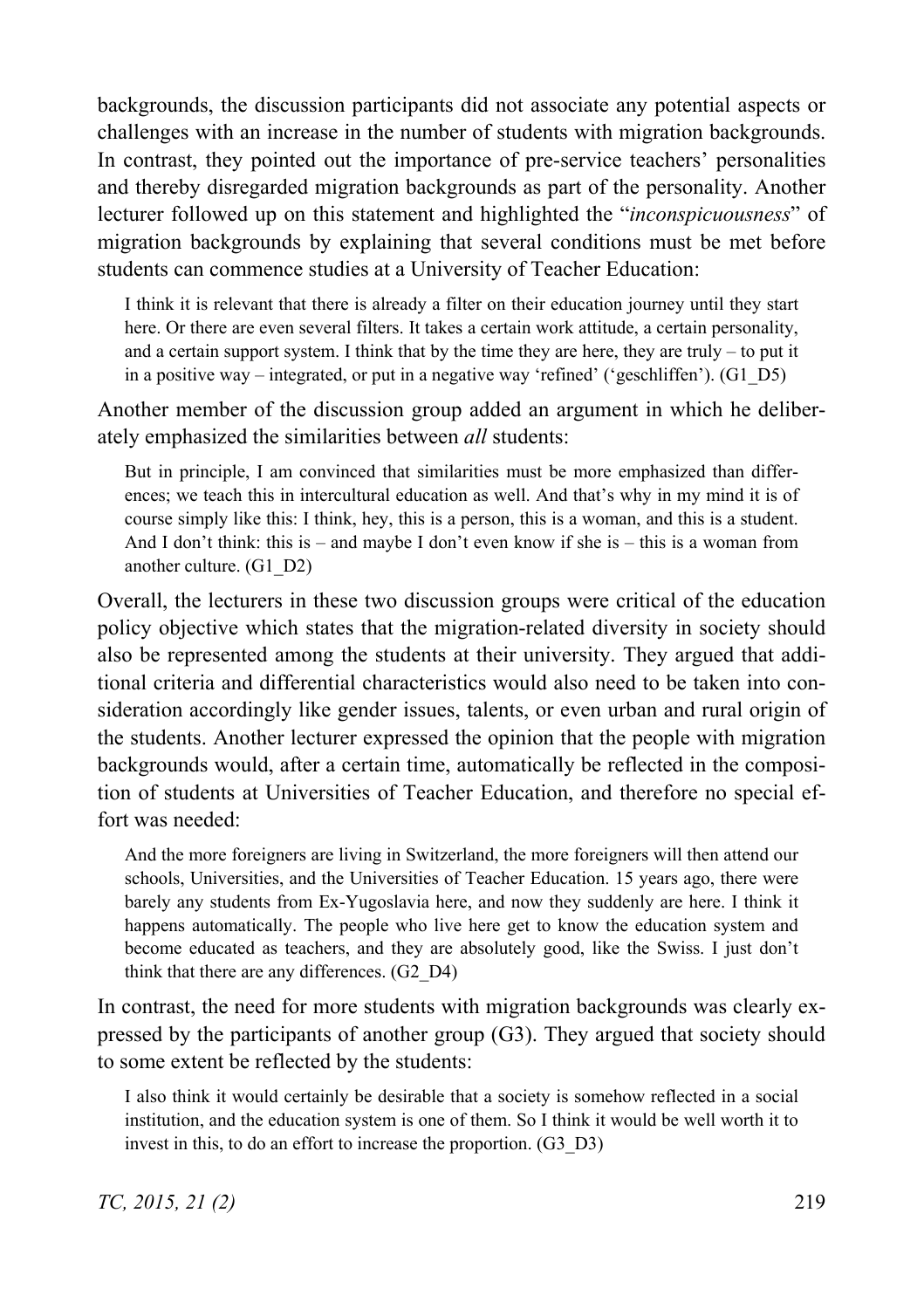Two lecturers highlighted multilingualism as a specific potential aspect that could become stronger if the number of students with migration backgrounds were to increase. One of the participants also expressed the expectation that a better representation of students with migration backgrounds at Universities of Teacher Education would break down widespread prejudices and stereotypes about the people with migration backgrounds in society.

In addition to these expected potential aspects, the participants also mentioned possible challenges. One lecturer considers it to be a challenge that an increased number of students with migration backgrounds would mean that the way religion is taught at the University of Teacher Education St.Gallen would need to change because the seminar is based on Christian perspectives. With regard to the language skills of students with migration backgrounds, another lecturer speculates that students who grew up bilingually could possibly have difficulties in written work and consequently the University of Teacher Education St.Gallen would have to develop courses to improve their language skills:

That would mean the more students with migration backgrounds would be here, the more supporting programs we'd have to offer, and these are foster programs that go beyond what is available now. (G3\_D1)

The discussion in the fourth group (G4) developed in a very different direction. The question of increasing the number of students with migration backgrounds was primarily discussed in the context of teachers for foreign languages and cultures. Even when the moderator talked about 'students with migration backgrounds' the participants typically used the term 'foreign teachers' because this was their common sense description for the idea of 'students with migration backgrounds'.

# 6. Conclusions

Due to the fact that the Swiss society and its educational institutions are shaped by ongoing migration processes, it is necessary to train teachers in order to deal effectively with the migration-related diversity of their students, and to ensure that they are able to prepare all their students – regardless of their backgrounds – for a globalized diverse world. As discussed in this article, the growing empirical research shows two major findings that need to be considered during teacher training: teacher's professional competences are shaped by content knowledge *and* beliefs. The latter are more successful for teaching a diverse student population if they "entail the idea that group differences and cultural backgrounds should be acknowledged and viewed as enriching" (Hachfeld et al., 2015, p. 46). So they are to be understood in opposition to color-blind-strategies, implying that "people should see beyond 'color' when interacting with people from different backgrounds and cul-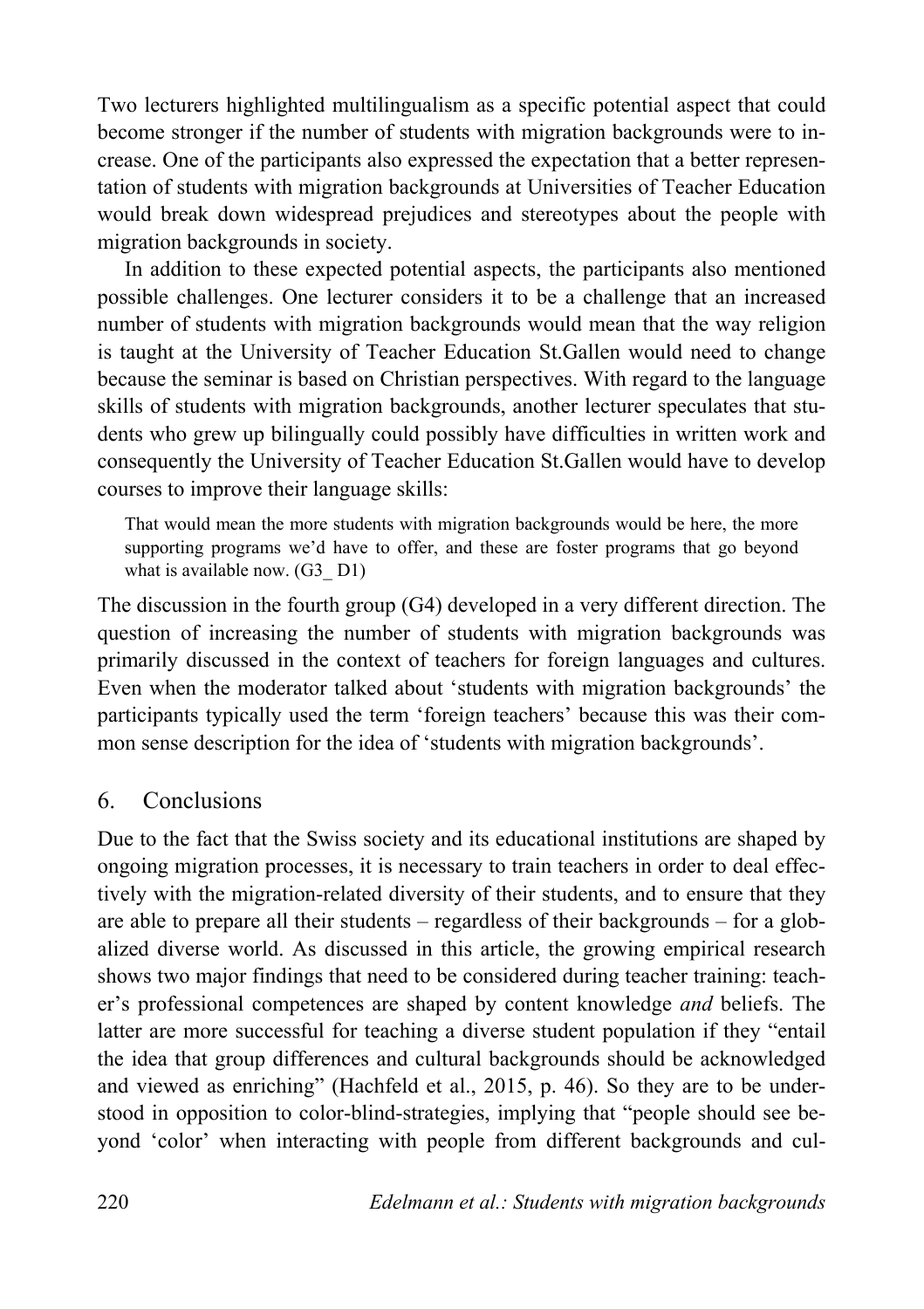tures" (ibid.). Hence, "teacher education programs should actively encourage teacher candidates to be open to cultural backgrounds of their students" and make them aware "that culture and language matter in all subjects" (ibid., p. 53). In order to reach this goal it is important to consider how Teacher Universities themselves deal with the migration-related diversity of their student population within the meaning as role models (Edelmann, 2014).

In contrast to these desiderata, the results of the DIVAL research project show – at least for the University of Teacher Education St.Gallen – that the idea of treating all pre-service teachers equally regardless of their backgrounds seems to be the preferred strategy. Only a minority of lecturers and students expressed the opinion that it would be beneficial if more students with migration backgrounds enrolled at Universities of Teacher Education. Among them especially pre-service teachers with migration backgrounds pointed out that it could help to overcome stereotypes and prejudices about their group. In addition to articulating fears of matching up with the 'Swiss' students when entering the Universities of Teacher Education, they expressed doubts about their acceptance in the school field.

Against this background, further education trainings for lecturers at Universities of Teacher Education that support effective strategies for dealing with the migration-related diversity of their students has to be pointed out as an essential pedagogical consequence. The goal should be that lecturers can recognize the potential of the diversity of their students in seminars and lectures. It is conceivable, for example, that the following areas are important: What it is like to grow up multilingually, to maintain a transnational family network, to belong to a religious minority group, to grow up with parents who do not know much about the local education system or to experience exclusion and discrimination?

Nevertheless, a reflective approach to dealing with the migration-related diversity is essential since over-emphasizing 'differences', which has been criticized for a long time in the context of intercultural education and cultural studies, leads to processes of 'culturalization', 'othering' and even 'essentialisation' of certain backgrounds (Karakasoğlu,  $2014$ ). On the other hand, ignoring differences in the sense of a lack of awareness and recognition of students' individual national and ethnocultural identity constructions and backgrounds in favor of 'equal' treatment of 'unequal' individuals can ultimately lead to processes of assimilation and discrimination (cf. Edelmann, 2007, 2014). This 'dialectical contradiction' (ibid.) between emphasis and non-emphasis on migration-related differences shows that the issue is strongly related to competences that allow critical and reflective decisions about *when, why, and how* it makes sense to address or ignore the migration-related backgrounds of individuals.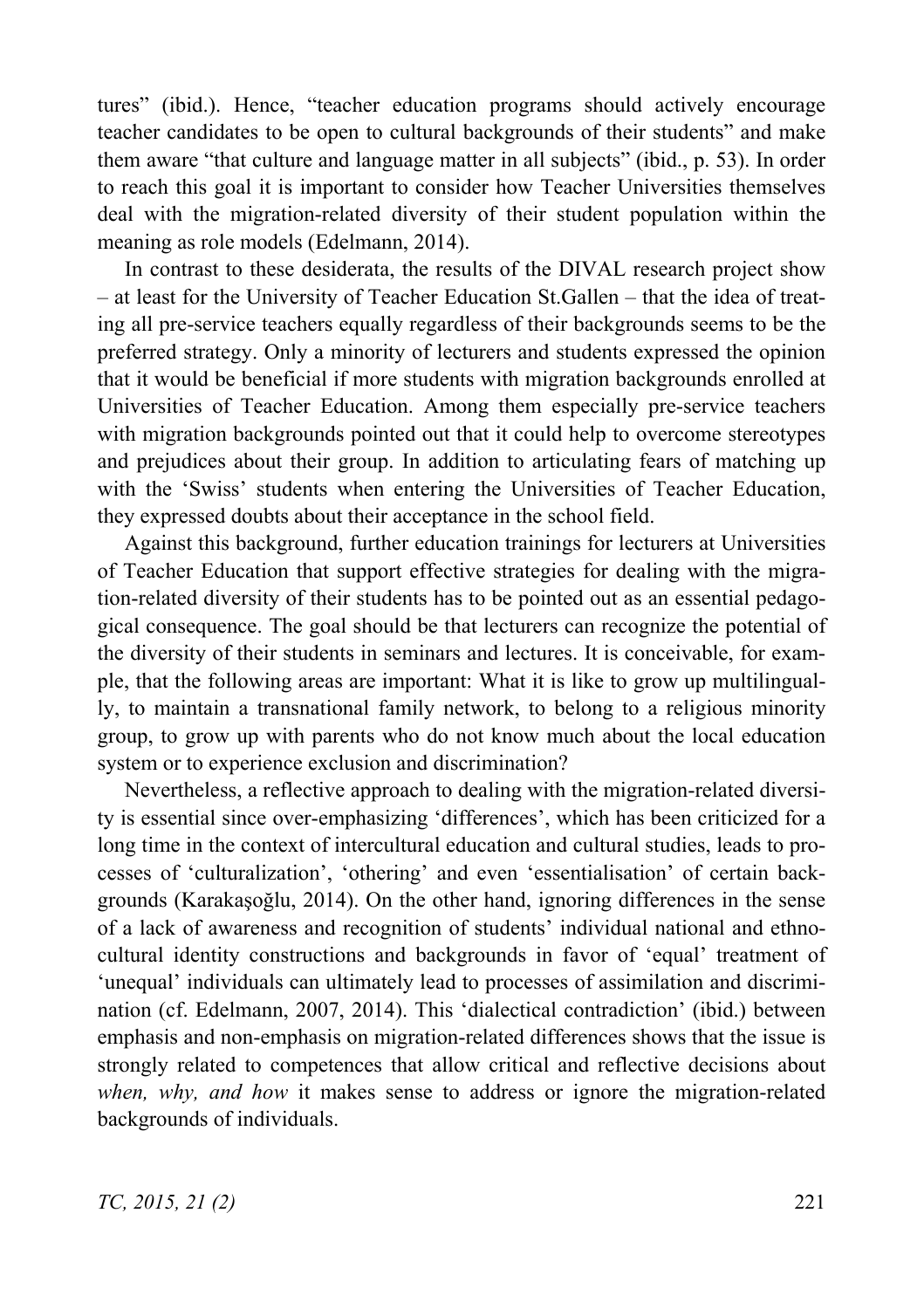In order to support the cultural process of opening up of the University of Teacher Education – and this is another pedagogical consequence we would like to emphasize – it is crucial that "the cultural and social capital within the university milieu must be recognized, and individuals must be given the opportunity to further develop that capital and make a productive use of it both at the university and with regard to expanded professional prospects" (Karakaşoğlu, 2014, p. 14).

As indicated at the beginning of this article, until now, there are hardly any significant studies in Switzerland on the subject of students with migration backgrounds at Universities of Teacher Education. With the research project DIVAL, an important step towards more empirical based knowledge has been made. However, many questions remain open and more studies are needed, ideally at a national and international-comparative level.

## *Notes*

- 1. For further information see http://blogs.phsg.ch/dival/ (15/05/2015).
- 2. For further information see http://www.phsg.ch/web.aspx (15/05/2015).
- 3. For further information see elitesproject.eu/pathways-to-success/switzerland (15/05/2015).
- 4. For further information see http://www.zg.ch/behoerden/direktion-fur-bildung-und-kultur/ phzg/university-of-teacher-education-zug/research-and-development/izb-international-coope ration/reference-projects/teachers-with-an-immigrant-background/#study-teachers-with-animmigrant-background (15/05/2015).
- 5. For further information see http://www.phsg.ch/web/forschung/institut-bildung-und-gesell schaft.aspx (15/01/2015).
- 6.  $t(162.4) = 4.52$ ,  $p < 0.001$ , two-sided t-test, unequal variances.
- 7.  $t(2164.5) = 11,38, p < 0.001$ , two-sided t-test, unequal variances.
- 8.  $t(58148.16) = 39.8, p < 0.001$ , two-sided t-test, unequal variances.
- 9. Prior to the study we focused on a minimum of three students per group. Sometimes for not foreseeable reasons a student could suddenly not attend. Nevertheless we then decided to still carry out the discussion with the present students who made the effort to attend.

## *References*

- Beck, M., Bischoff, S. & Edelmann, D. (2014). *Migrationsbedingte und soziale Diversität der Studierenden an der PHSG.* St.Gallen: University of Teacher Education. Retrieved October 16, 2014, from http://blogs.phsg.ch/dival/files/2013/09/forschungsberichtneu.pdf
- Bräu, K., Georgi, V.B., Karakasoğlu, Y. & Rotter, C. (Eds.). (2013). *Lehrerinnen und Lehrer mit Migrationshintergrund. Zur Relevanz eines Merkmals in Theorie, Empirie und Praxis* (pp. 197–209). Münster: Waxmann.
- Bundesamt für Migration und Flüchtlinge (bamf). (2010). *Bundesweites Integrationsprogramm. Angebote der Integrationsförderung in Deutschland – Empfehlungen zu ihrer Weiterentwicklung*. Nürnberg: bamf.
- Edelmann, D. (2007). *Pädagogische Professionalität im transnationalen sozialen Raum. Eine qualitative Untersuchung über den Umgang von Lehrpersonen mit der migrationsbedingten Heterogenität ihrer Klassen*. Zürich: Lit.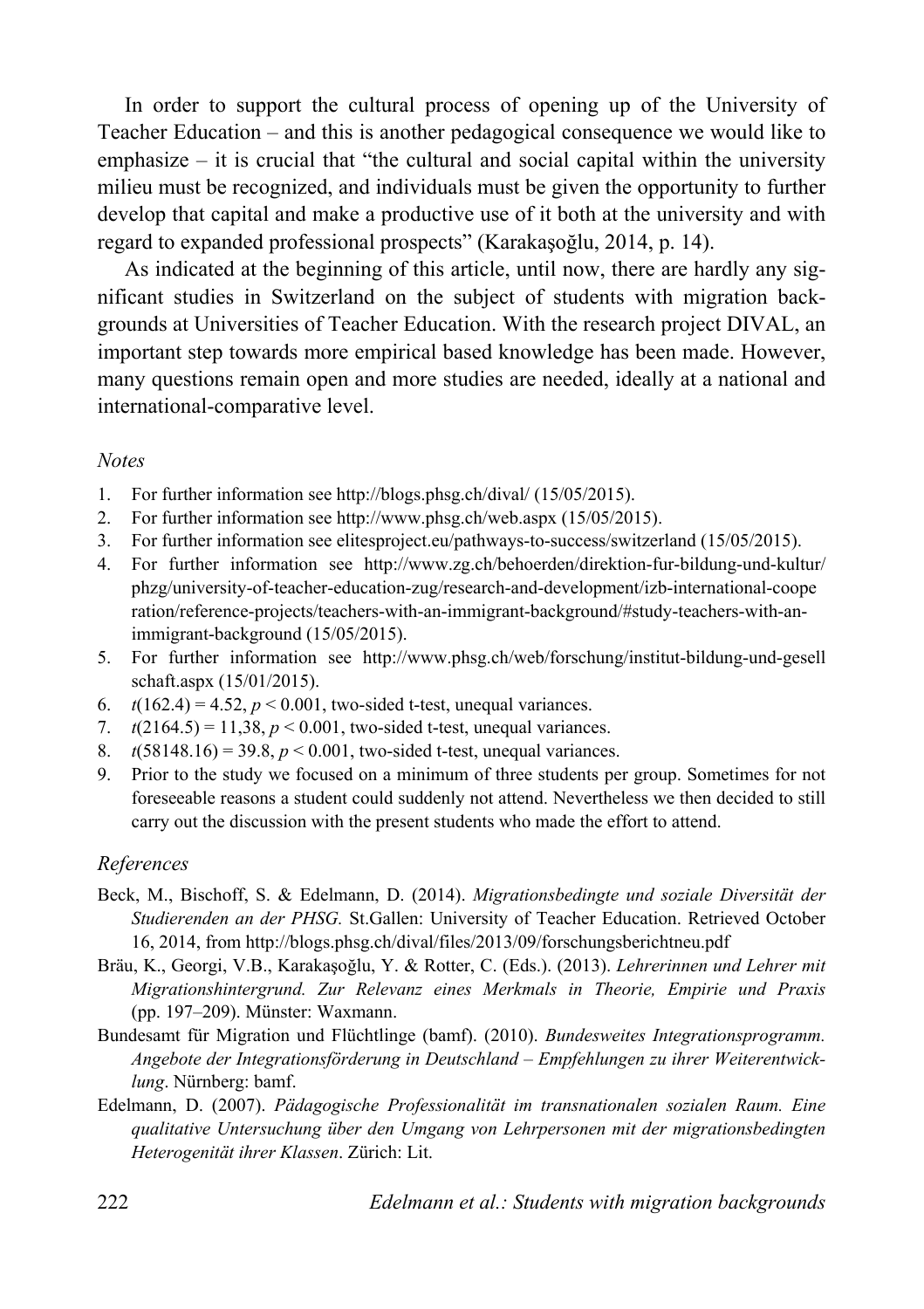- Edelmann, D. (2009). Konzepte kultureller Differenz in der Aus- und Weiterbildung von Lehrpersonen – unter besonderer Berücksichtigung der Situation in der Schweiz. In A. Moosmüller (Hrsg.), *Konzepte kultureller Differenz* (pp. 121–136). Münster: Waxmann.
- Edelmann, D. (2013). Lehrkräfte mit Migrationshintergrund ein Potenzial pädagogischer Professionalität im Umgang mit der migrationsbedingten Heterogenität. In K. Bräu, V.B. Georgi, Y. Karakasoğlu & C. Rotter (Eds.), *Lehrerinnen und Lehrer mit Migrationshintergrund. Zur Relevanz eines Merkmals in Theorie, Empirie und Praxis* (pp. 197–209). Münster: Waxmann.
- Edelmann, D. (2014). Diversity-Management: ein Potenzial für die Lehrer/innenbildung im 21. Jahrhundert? Einblicke in das Forschungsprojekt DIVAL an der Pädagogischen Hochschule St.Gallen. In S. Rühle, A. Müller & P.D. Knobloch (Eds.), *Mehrsprachigkeit* – *Diversität* – *Internationalität. Erziehungswissenschaft im transnationalen Bildungsraum. Festschrift für C. Allemann-Ghionda* (pp. 109–124). Münster: Waxmann.
- Edelmann, D., Schmidt, J. & Tippelt, R. (2012). *Einführung in die Bildungsforschung.* (Grundriss der Pädagogik / Erziehungswissenschaft, Vol. 12)*.* Stuttgart: Kohlhammer.
- EKA (Swiss Federal Commission for Foreigners). (2005). *Öffnung der Institutionen. Empfehlungen der EKA*. Bern.
- Flick, U. (2010). *Qualitative Sozialforschung: Eine Einführung* (3rd ed.). Reinbek: Rowohlt.
- FSO (Swiss Federal Statistik Office). (2008). *Klassifikation der Schweizerischen Bildungsstatistik nach ISCED 97*. Neuchâtel: FSO.
- FSO (Swiss Federal Statistical Office). (2014a). *Social and economic conditions of student life.* Retrieved October 7, 2014, from http://www.bfs.admin.ch/bfs/portal/en/index/infothek/ erhebungen\_\_quellen/blank/blank/soz\_lag/00.html
- FSO (Swiss Federal Statistical Office). (2014b). *Strukturerhebung.* Retrieved June 24, 2014, from http://www.bfs.admin.ch/bfs/portal/de/index/news/02/03/02.html
- FSO (Swiss Federal Statistical Office). (2014c). *Permanent resident population aged 15 or over, by migration status, in 2013*. Retrieved June 24, 2014, from http://www.bfs.admin.ch/ bfs/portal /en/index/themen/01/07/blank/key/04.html
- Ganzeboom, H.B.G., de Graaf, P. & Treiman, D.J. (1992). A standard international socioeconomic index of occupational status. *Social Science Research, 21* (1), 1–56.
- Georgi, V.B., Ackermann, L. & Karakaş, N. (2011). *Vielfalt im Lehrerzimmer: Selbstverständnis und schulische Integration von Lehrenden mit Migrationshintergrund in Deutschland*. Münster: Waxmann.
- Hachfeld, A., Hahn, A., Schroeder, S., Anders, Y. & Kunter, M. (2015). Should teachers be colorblind? How multicultural and egalitarian beliefs differentially relate to aspects of teachers' professional competence for teaching in diverse classrooms. *Teaching and Teacher Education*, *48*, 44–55.
- Howard, G.R. (1999). *We can't teach what we don't know. White teachers, multiracial schools.* New York: Teachers College Press.
- Kappus, E.-N. (2013). Diversitätssensible Hochschulen zum Umgang mit Studierenden mit Migrationshintergrund. *Journal für LehrerInnenbildung*, *13* (3), 46–52.
- Karakaşoğlu, Y. (2014). *Interculturality and diversity management at universities: Theoretical claims and practical challenges*. Berlin: Humboldt Ferngespräche. Retrieved May 15, 2015, from https://www.international.hu-berlin.de/en/international-profile/humboldt-ferngesprache/ Ferngespraech%20No.3/view